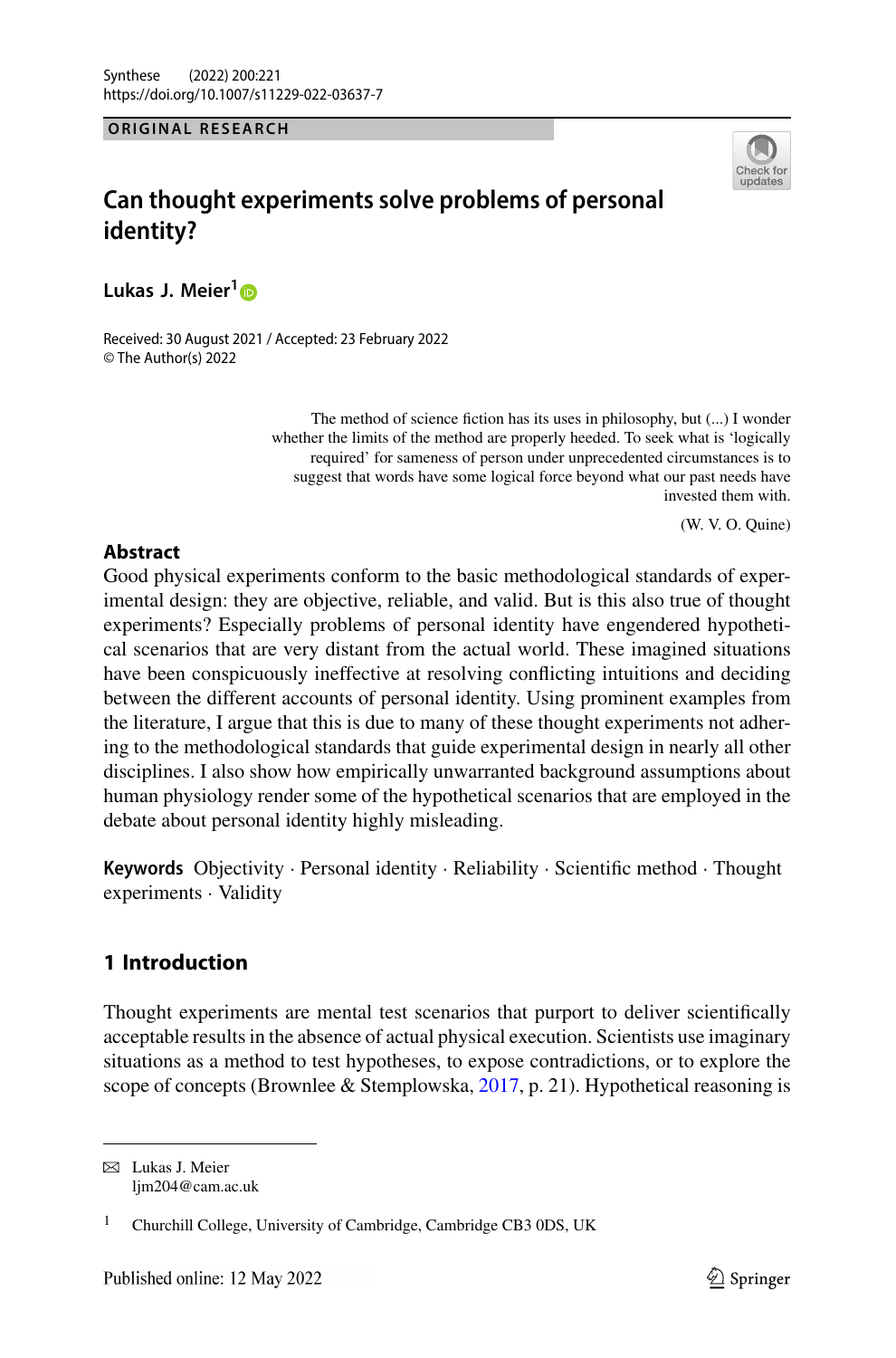employed in a variety of disciplines, including in physics and economics, and it has a particularly long and important tradition in philosophical discourse, which began as early as in pre-Socratic times.<sup>[1](#page-1-0)</sup> Also engaging in a meta-discourse on the thoughtexperimental technique, however, is a comparatively recent phenomenon.

The term *thought experiment* was introduced in 1811 by Danish physicist and philosopher Hans Christian Ørsted [\(1998,](#page-20-0) p. 296) and later became popular through the writings of Ernst Mach [\(1926\)](#page-20-1), who was the first systematically to consider thought experimentation as a scientific method. The past thirty years finally saw heightened interest in the topic, culminating in the publication of several monographs (Bertram, [2012;](#page-18-1) Cohnitz, [2006;](#page-19-0) Gendler, [2000;](#page-19-1) Häggqvist, [1996;](#page-19-2) Kühne, [2005;](#page-19-3) Rescher, [2005;](#page-20-2) Sorensen, [1992\)](#page-21-0).

The thought-experimental method has had many prominent advocates, including such major figures like Descartes and Leibniz. Proponents of thought experimentation usually maintain that

philosophy is the analysis or articulation of the conditions of application of our concepts. As masters of these concepts (…) we have at least an implicit grasp of their application conditions; this tacit knowledge of when they apply and when they should be withheld can be manifested equally well in real and imaginary cases (Johnston, [2016,](#page-19-4) p. 91). $^2$ 

Appealing to intuitions about imaginary cases has also seemed dubious to some, however. At the beginning of the twentieth century, French physicist Pierre Duhem [\(1906,](#page-19-5) p. 331) made the following observation.

Invoquer une telle expérience fictive, c'est donner une expérience à faire pour une expérience faite; c'est justifier un principe non pas au moyen de faits observés, mais de faits dont on prédit la réalisation; et cette prédiction n'a d'autre fonde-ment que la croyance au principe à l'appui duquel on l'invoque.<sup>[3](#page-1-2)</sup>

Some contemporary authors echo this position. Ulrich Kühne [\(2005,](#page-19-3) p. 10) asserted that thought experiments are experiments of which the main part is missing; $4$  and Bernard Williams [\(1970,](#page-21-1) p. 179 f.) worried that it is often the way in which an author *describes* a certain hypothetical situation that determines whether or not it appears to support a particular theory, while a slightly different account of the same setting could yield entirely different results. Is this criticism well-founded?

Especially in debates about personal identity, philosophers have been relying heavily on a 'seemingly endless litany of fantastical thought experiments', and the intuitions

<span id="page-1-0"></span><sup>&</sup>lt;sup>1</sup> See Rescher [\(2005,](#page-20-2) pp. 61–72) for some examples from that period. Probably the most famous ancient thought experiment is Plato's Tale of the Ring of Gyges (*Republic*, 359d–360a). Plato [\(1997,](#page-20-3) p. 1000) inquired whether one would remain moral if all sanctions were removed, which he tried to establish by imagining that there existed two rings that made their owners invisible, one worn by a just, the other by an unjust person.

<span id="page-1-2"></span><span id="page-1-1"></span><sup>&</sup>lt;sup>2</sup> See also Noonan [\(2003,](#page-20-4) p. 199 f.).

<sup>&</sup>lt;sup>3</sup> Translation (by L.J.M.): 'Employing such a hypothetical experiment is passing off an experiment yet to be executed as one already performed; it is justifying a principle not on the basis of observed facts, but on the basis of facts whose realisation one predicts; and this prediction has no other foundation than the belief in the principle on the basis of which one postulates it.'

<span id="page-1-3"></span><sup>&</sup>lt;sup>4</sup> See also DeGrazia [\(2005,](#page-19-6) p. 26 f.) and Norton [\(1996,](#page-20-5) p. 335).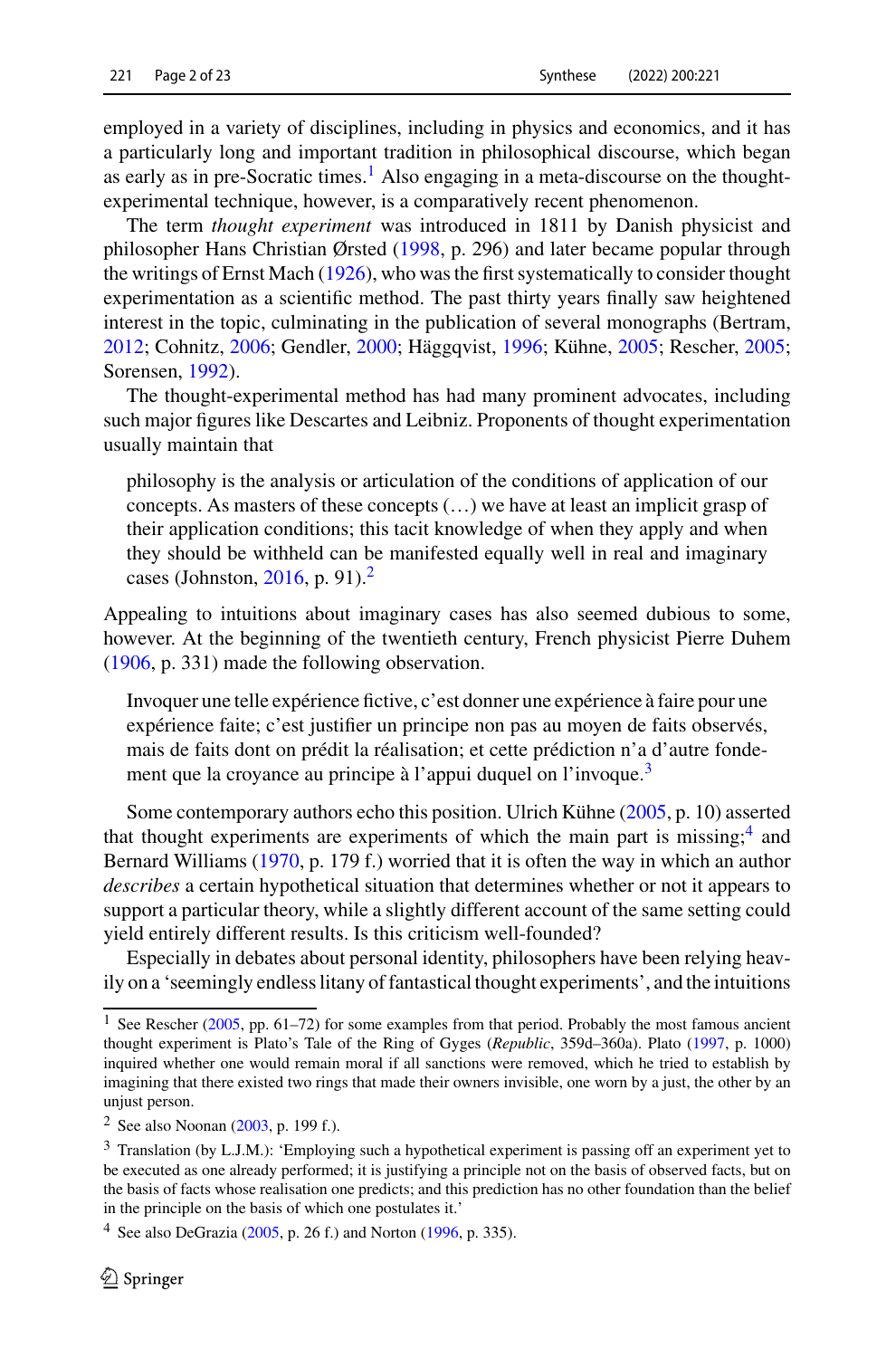that these hypothetical situations elicit serve as weighty evidence in favour or against the proposed accounts and concepts (Blatti, [2019\)](#page-18-2). One of the main reasons for the great dependence on thought experimentation in this field is that deciding between the two main approaches to the question of what we essentially are—biological and psychological accounts—requires situations in which bodily and mental characteristics come apart. In real-life settings, an individual's bodily continuity and the continuity of his or her mental features either occur conjoined or else bodily continuity occurs in isolation, as in a persistent vegetative state. While we cannot learn much from the former case, we do not know how to interpret the latter. The interesting permutation, it appears, is the third one: the presence of psychological features in the absence of bodily continuity. Especially proponents of psychological accounts of personal identity therefore often introduce hypothetical situations that are designed to provide us with this configuration, for the study of which we cannot resort to empirical evidence.

Pioneered by John Locke's case of the prince whose soul enters a cobbler's body and his thought experiment featuring the rational parrot (Locke, [2008,](#page-19-7) II.XXVII, § 15 and § 8), authors have made frequent use of a great variety of hypothetical situations to prove or disprove their respective views about personal identity. We are invited to envisage being teletransported to Mars (Parfit, [1987,](#page-20-6) p. 199), existing as mere brains in vats (Putnam, [2000\)](#page-20-7), or even being on a mission to retrieve a 'Supersonic Tunneling Underground Device' whose special type of radiation makes it necessary to remove the brain and connect it to the decerebrated body by means of 'microminiaturized radio transceivers' (Dennett, [1998,](#page-19-8) p. 310 f.). Such thought experiments are certainly very creative. But are they also suited to act as testing grounds for hypotheses concerning our synchronic and diachronic persistence? What epistemic status can one grant the results that this method delivers?

In this paper, I shall describe what I take to be the two most severe methodological weaknesses of using thought experimentation to solve problems of personal identity, and I shall strictly limit the focus to this very area of philosophy. I will be arguing that since questions of personal identity often require hypothetical scenarios that are very distant from the actual world, many of the latter do not comply with the standards of good design that commonly guide physical experimentation, which is why they are ineffective at resolving conflicting intuitions. I shall also submit that these scenarios can be misleading as their authors tend to make empirically unwarranted background assumptions about human physiology. I will illustrate each claim with well-known examples from the literature.

#### **2 Nonconformity to the standards of scientific experimental design**

Advocates of biological accounts and proponents of psychological views of personal identity differ in what they claim their respective intuitions are about situations in which bodily and mental features come apart. The former, believing that we are identical with our living organisms, find it perfectly natural to suppose that we are wherever our bodies are located. Animalism, the most prominent variant of this type of views, has recently been attracting a growing number of proponents (Blatti, [2012;](#page-18-3) Blatti &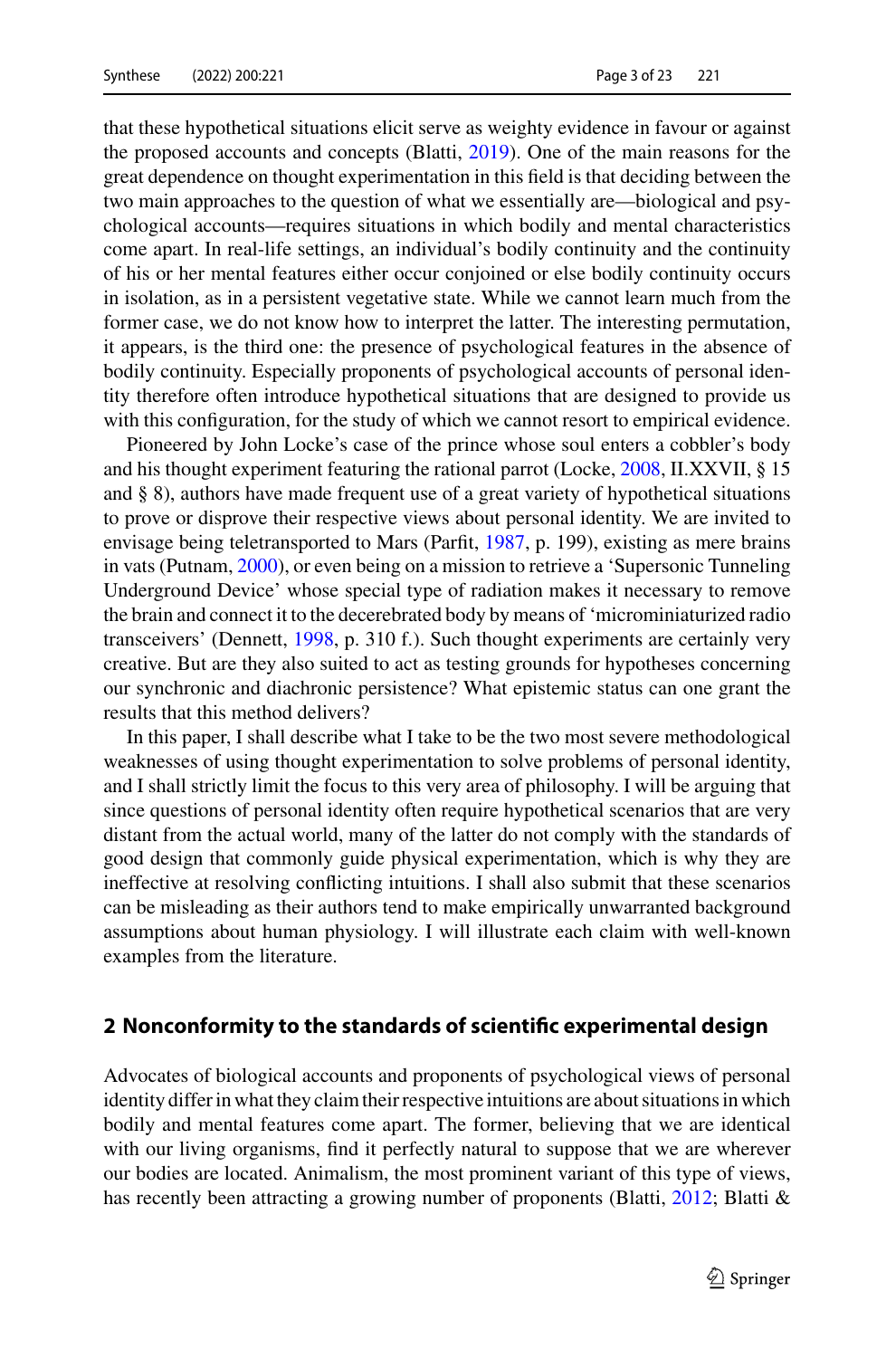Snowdon, [2016;](#page-18-4) DeGrazia, [2005;](#page-19-6) Inwagen, [1995;](#page-19-9) Merricks, [2001;](#page-20-8) Olson, [1997,](#page-20-9) [1999;](#page-20-10) Snowdon, [1990;](#page-21-2) Wiggins, [1980,](#page-21-3) [2003\)](#page-21-4).

Conversely, advocates of psychological accounts hold that our persistence must consist in the continuity of some kind of mental relation. According to this view, each of us was the past being whose mental features he or she has inherited; and he or she will be the future being who is equipped with these mental features. There is much disagreement, however, over what exactly these psychological characteristics may be. The most influential view is due to John Locke  $(2008, II.XXVII, § 9)$  $(2008, II.XXVII, § 9)$ , who suggested that memories form the decisive relation. Modified versions of this traditional account continue to have many prominent supporters (Green & Wikler, [1980;](#page-19-10) Lewis, [1976;](#page-19-11) Parfit, [1971,](#page-20-11) [1987;](#page-20-6) Perry, [1972;](#page-20-12) Shoemaker, [1970,](#page-21-5) [1999,](#page-21-6) [2008;](#page-21-7) Shoemaker & Swinburne, [1984\)](#page-21-8).

Which of the two mutually exclusive positions is preferable is often to be established by constructing hypothetical test scenarios in which physical and mental characteristics come apart. Usually, the opponents reach differing conclusions even when considering one and the same thought experiment (Nichols & Bruno, [2010,](#page-20-13) p. 297; Sider, [2001,](#page-21-9) p. 197); improved imagined situations are then devised (Talbot, [2013,](#page-21-10) p. 332), but instead of settling the matter, they often only cement the disagreement (Cohnitz, [2006,](#page-19-0) p. 165; Johnston, [2016,](#page-19-4) p. 96; Norton, [1996,](#page-20-5) p. 361). Seldom does any newly suggested thought experiment manage to put the respective issue to rest.

How can the two camps disagree about the conclusion derived from the very same thought experiment? In physical experiments, as they are conducted in the natural sciences, the hypothesis that is being tested can normally be regarded as either confirmed or refuted when the experiment was carefully designed and carried out according to appropriate standards. Not so in philosophy. More than three centuries have passed since Locke first introduced his thought experiments into the debate. If one does not doubt that there *is* something to discover in questions of personal identity, one may start to question the aptness of employing thought experiments as the dominant scientific method in this area of philosophy. What is it about hypothetical situations that enables them to evoke so radically differing reactions?

The answer may lie in the fact that solving problems of personal identity often requires thought experiments so fantastical that they transgress the standards to which physical experiments are commonly held. Scientists demand of physical experiments that they be objective, reliable, and valid. Put simply, an experiment is *objective* if it manages to exclude all unwanted outside influences on its result; it is *reliable* if, whenever repeated, it always yields the same outcome; and it is *valid* if it measures what it claims to be measuring. These are widely agreed standards in the scientific community (Lienert & Raatz, [1994,](#page-19-12) pp. 7–14; Nelson, [1980;](#page-20-14) Schwartz-Shea & Yanow, [2012,](#page-21-11) pp. 92–98; Tetens, [2016\)](#page-21-12).

Why should the standards of physical experimentation be relevant to thought experimentation at all? Is experimenting with thoughts not a different domain, so that what applies in one case does not necessarily apply in the other? For many thought experiments in philosophy, the factual 'scaffolding' on which the imagined situation relies has been independently empirically established: we already know, for example, how railroad switches work to divert trolleys in cases that test our ethical judgments (Thomson, [1976\)](#page-21-13); and we know what it means to have ten coins in one's pocket—as in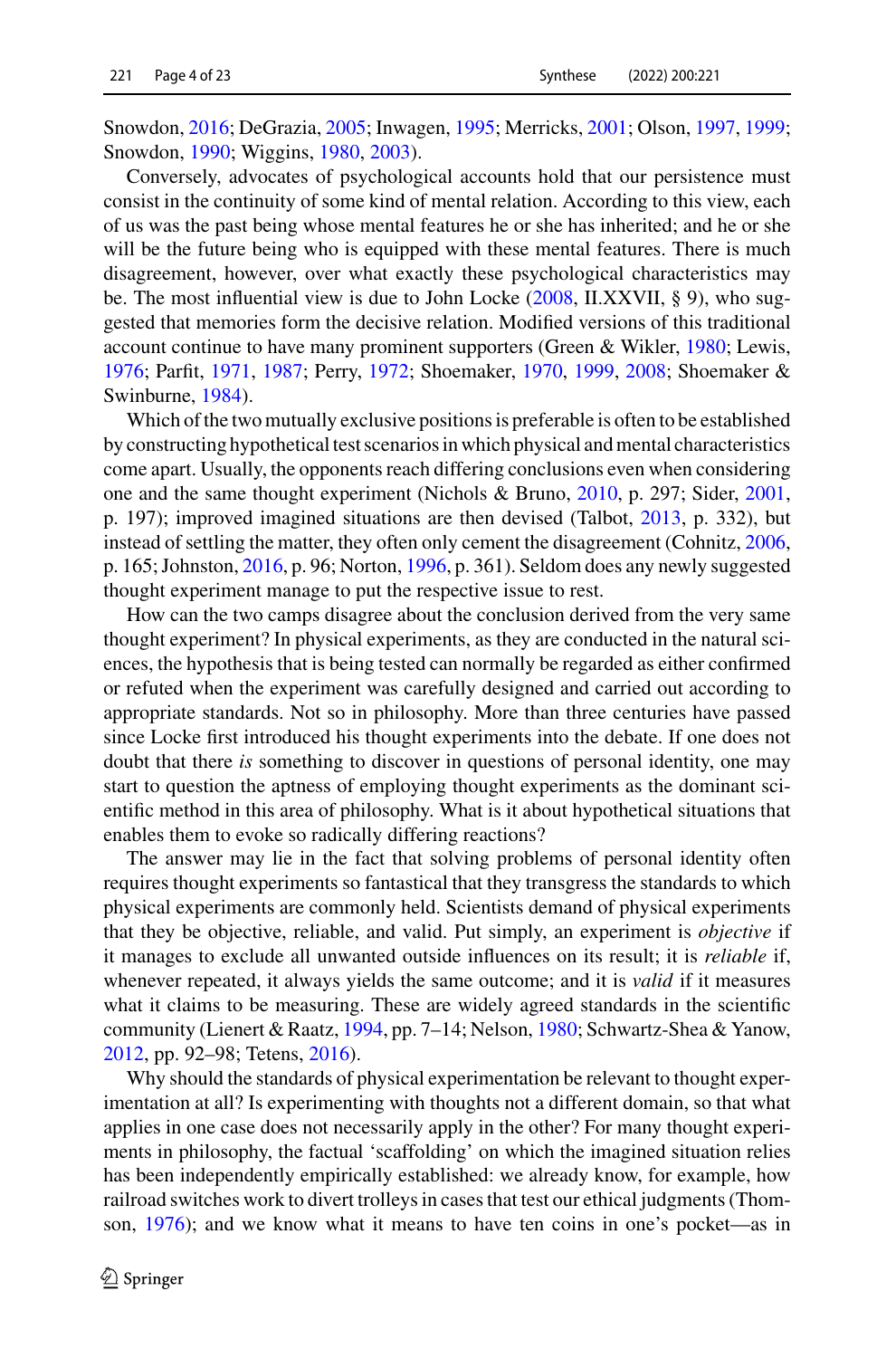Edmund Gettier's [\(1963,](#page-19-13) p. 122) famous example in modern epistemology. These thought experiments consist nearly entirely of *ceteris-paribus* conditions, which do not exceed what can be regarded as well-established knowledge about the world. All required empirical work has been carried out already, long before philosophical considerations enter the picture. Hence, when we apply our philosophical theories and concepts to these cases, we really *only* test our intuitions. The standards that guide experimental design in the sciences are therefore not decisive.

Thought experiments in the domain of personal identity are often quite different. Many of them rely, as we shall see, on assumptions about the consequences of drastic changes to what is the case in the actual world—like on the hypothesis that whole brains are divisible and can be transplanted into different bodies (Parfit, [1987,](#page-20-6) p. 254 f.) or on the idea of people splitting like amoeba (Williams, [1973,](#page-21-14) p. 23). If the imagined scenario departs from the empirical data that we possess about the external world, the thought experiment becomes akin to an empirical experiment in its own right. Its scope now greatly exceeds the mostly conceptual question that the thought experiment was intended to raise. As I shall show, these modified empirical background assumptions are not simply inert illustrative embellishments, but factors directly relevant to the intuitions that the imagined setup elicits and thus to the conclusion that the thought experimenter may derive from it.

'If we have to do with a real thought experiment, the empirical data upon which it rests must have been both well-known and generally accepted before the experiment was even conceived', warned Thomas Kuhn [\(1978,](#page-19-14) p. 241). To acquire such an empirical basis for one's intuitions, it would therefore be best first to conduct a physical experiment. However, thought experiments in personal identity often do not permit the verification of their empirical premises: in the case of brain bisection for ethical reasons, in that of humans dividing like amoeba for metaphysical, and in Derek Parfit's famous teletransportation case for technological ones.

Philosophers will be quick to point out that actual physical execution may not always be required—not even when empirical facts are at stake. They may, for instance, refer to Albert Einstein's [\(1905,](#page-19-15) p. 891) thought experiments that ultimately led to the development of special relativity or to Erwin Schrödinger's [\(1935,](#page-21-15) p. 812) cat paradox. Whether any novel *empirical* knowledge can be derived from hypothetical setups is a fascinating question that we must, however, leave aside.<sup>[5](#page-4-0)</sup> What seems less controversial is that *if* hypothetical reasoning could indeed sometimes replace physical execution, it would likewise have to conform to the standards that guide such experimentation. We know that scientific experiments conducted in the external world are prone to having inaccurate outcomes when they are not objective, reliable, and valid. How, then, could the same scientific questions, when posed to the mind instead of to the external world, yield correct results if the corresponding thought experiments are not likewise executed in accordance with these principles? As Ernest Sosa [\(2007,](#page-21-16) p. 106) put it: 'The way intuition is supposed to function in epistemology and in philosophy more generally (…) is by analogy with the way observation is supposed to function in empirical science'.

<span id="page-4-0"></span><sup>5</sup> See the debate between Brown [\(2004\)](#page-18-5) and Norton [\(1996\)](#page-20-5), as well as Kuhn [\(1978\)](#page-19-14).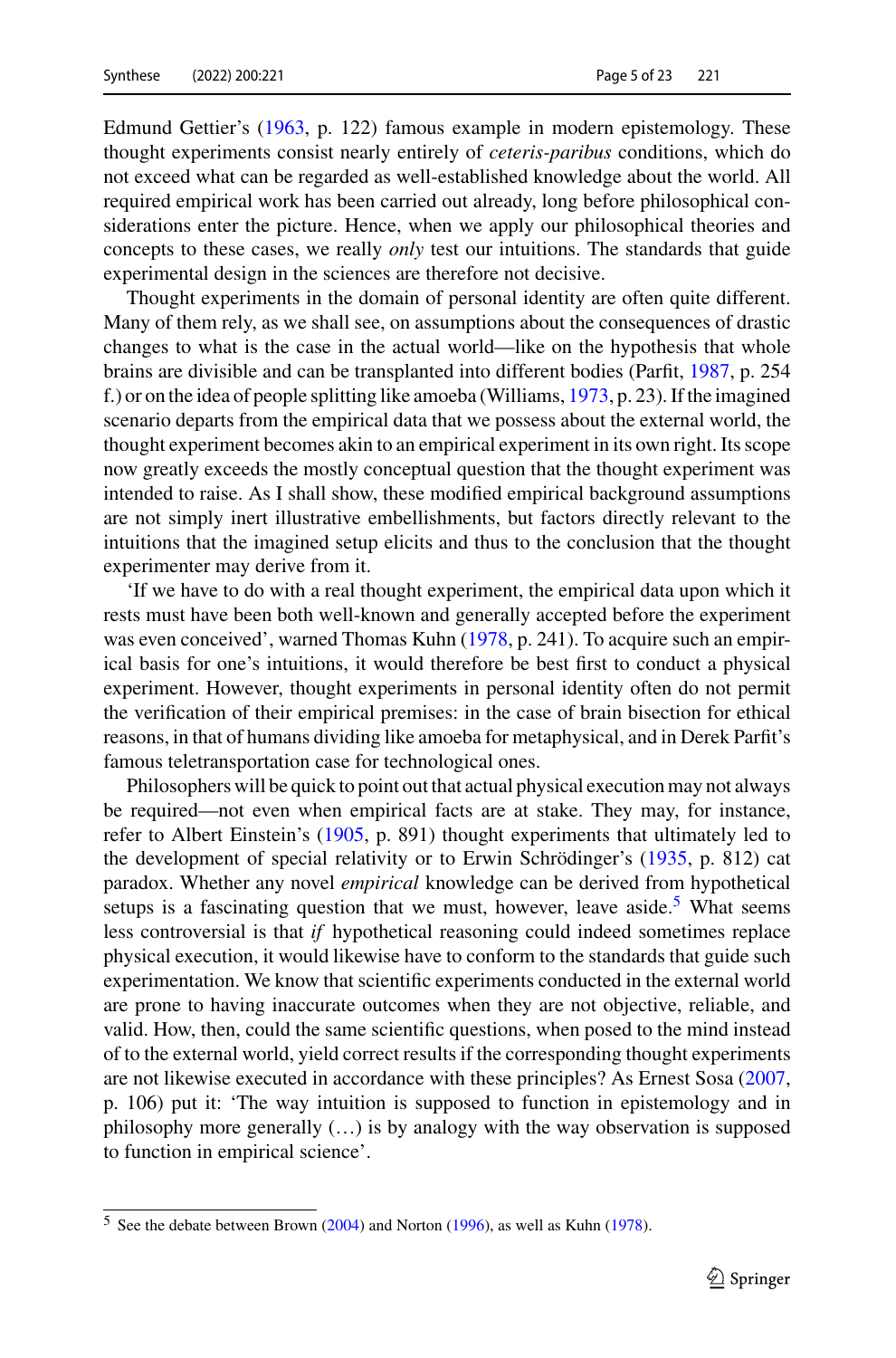The first part of the paper will therefore be concerned with showing why the bizarre nature of many thought experiments in the domain of personal identity prevents scientific accuracy: while their fantastical setup means that some of their yet unverified empirical premises would need evaluation—which necessitates observing the aforementioned standards—it is also this very fancifulness that *precludes* the adherence to these paradigms. And devoid of factual certainty, I shall argue, whatever intuitions we may form about the imaginary situations are unfounded.

One may retort, with Parfit [\(1995,](#page-20-15) p. 15), that some thought experiments in the debate about personal identity are meant to discover 'not what the truth is, but what we believe'.<sup>6</sup> Thus, one might assert that the standards of good experimental design would not need to be followed since empirical facts are not what is at issue.<sup>[7](#page-5-1)</sup> However, authors who are convinced that there is a fact to the matter as to what we essentially are and in what our synchronic and diachronic persistence consists must disagree with Parfit's premise: whether we would, for example, survive procedures like brain transplantation, they would hold, is not something that primarily depends on what we believe but on facts about the world—in this case on the neurological and physiological characteristics of our bodies and brains. This would locate the subject at least partly in the empirical realm.

Moreover, even if one maintains that questions of personal identity are purely conceptual issues to which our intuitions are the best guides, it is still true that what we believe depends in large parts on *what is the case*. The great disunity in response to the more fantastical thought experiments precisely shows that often we do not know what to believe. This is so, I shall argue, because these imagined situations rest on empirically shaky grounds—grounds that would have to, but cannot, be solidified by conducting (thought) experiments adhering to the standards of good experimental design. I will now illustrate each of the three principles with an example and try to establish whether classic thought experiments from the literature conform to them.

#### **2.1 Objectivity**

When one wants to establish one's weight, one steps onto the bathroom scales. The outcome of this very simple experiment is objective if the value that the scales display is the result only of one's body mass and the magnitude of the local gravitational acceleration. Other factors, like the room temperature or one's political views, must not be taken into account.

Most experiments are much more complex than this simple model, and the possible sources of error that jeopardise their objectivity are abundant. An important prerequisite of ensuring that the result of an experiment is objective is therefore strictly to differentiate between *causality* and *correlation*, that is, to distinguish a change in outcome that results from a modification of the factor under consideration from one that simply occurs contemporaneously. Hence, in experiments in the natural sciences only very few variables are actively being manipulated while all the remaining ones are

<span id="page-5-1"></span><span id="page-5-0"></span><sup>6</sup> See also Parfit [\(1987,](#page-20-6) p. 200).

<sup>7</sup> Thanks to an anonymous reviewer for raising this objection.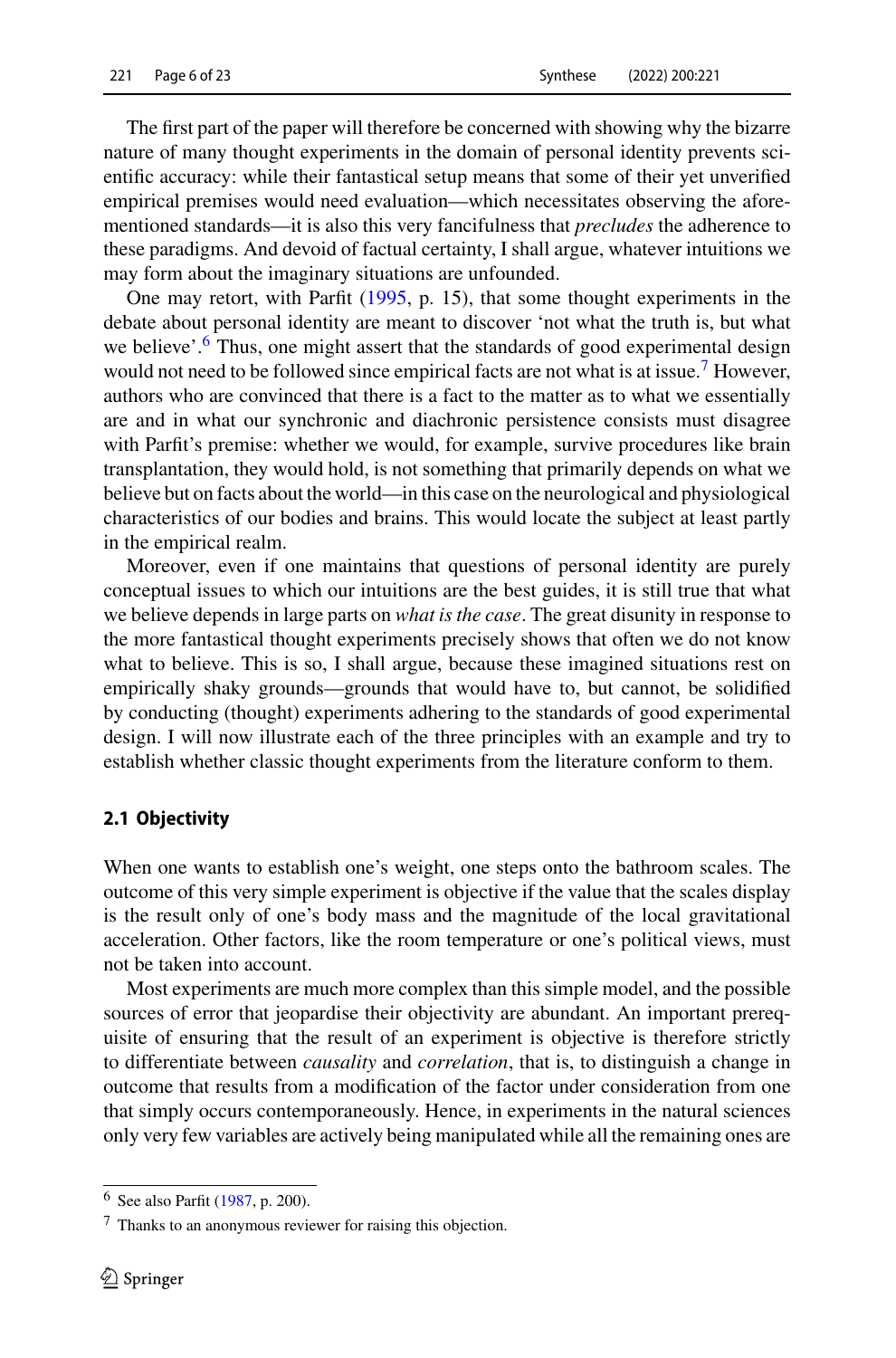held as constant as possible. This is what distinguishes a proper experiment from mere observation, where the surrounding conditions are not under the scientist's control.

The parameter that is being influenced is called the *independent variable*; the one that is monitored for change is the *dependent variable*. If only one variable is being manipulated at a time, any difference in outcome is attributable to this very change alone. When an uncontrolled factor emerges, however, the experiment's objectivity is threatened as it is now unclear whether the change in the dependent variable is indeed caused by the manipulated independent variable (causality) or whether it results from a different source (mere correlation). Consequently, if a team of scientists want to determine which of the two drugs that they have developed relieves pain, they either form two groups of patients, of which one receives drug *x* while the other group is treated with drug *y*, or they give both drugs to the same group at different times. What they must not do, however, is to administer both substances to the same patients at the same time as this simultaneous modification of two crucial variables would render the result unattributable to the variable that is actually causally responsible. The experiment's designers also need to control for the placebo effect, for the test persons' varying bodily dispositions, and for other factors that are known to influence pharmaceutical studies. Once they have correctly factored in all potential influences, the experiment should be objective. Is the same true of hypothetical experiments in personal identity?

In his defense of the thought-experimental method, Daniel Kolak [\(1993,](#page-19-16) p. 46) maintains that 'in thought experiments about persons, a properly imagined set-up allows us to leave out all factors but the one under examination'. If this were indeed the case, the objectivity of thought experiments would exceed that of most physical experiments, in which, despite meticulous planning, it is often impossible to control each and every variable. If thought experimentation was superior in this regard, one should expect great unanimity among philosophers: unless there was a problem with the experiment's reliability or validity, everyone should happily accept the outcome. This is not as things stand. Let us examine why this is so on the basis of what is probably the most famous thought experiment in the literature about personal identity: Derek Parfit's teletransportation case.

I enter the Teletransporter. (…) When I press the button, I shall lose consciousness, and then wake up at what seems a moment later. In fact I shall have been unconscious for about an hour. The Scanner here on Earth will destroy my brain and body, while recording the exact states of all of my cells. It will then transmit this information by radio. Travelling at the speed of light, the message will take three minutes to reach the Replicator on Mars. This will then create, out of new matter, a brain and body exactly like mine. It will be in this body that I shall wake up (Parfit, [1987,](#page-20-6) p. 199).<sup>8</sup>

The imagined situation is intriguing and it has sparked off a long and lively debate. Will it really be *I* who wakes up in the newly created body? Parfit confronts us with a world that is radically different from our actual one—even more so than it would initially seem. It is a world in which technology is so advanced that there exists a machine

<span id="page-6-0"></span><sup>8</sup> For a slightly different setup, see Carruthers [\(1995,](#page-19-17) p. 198).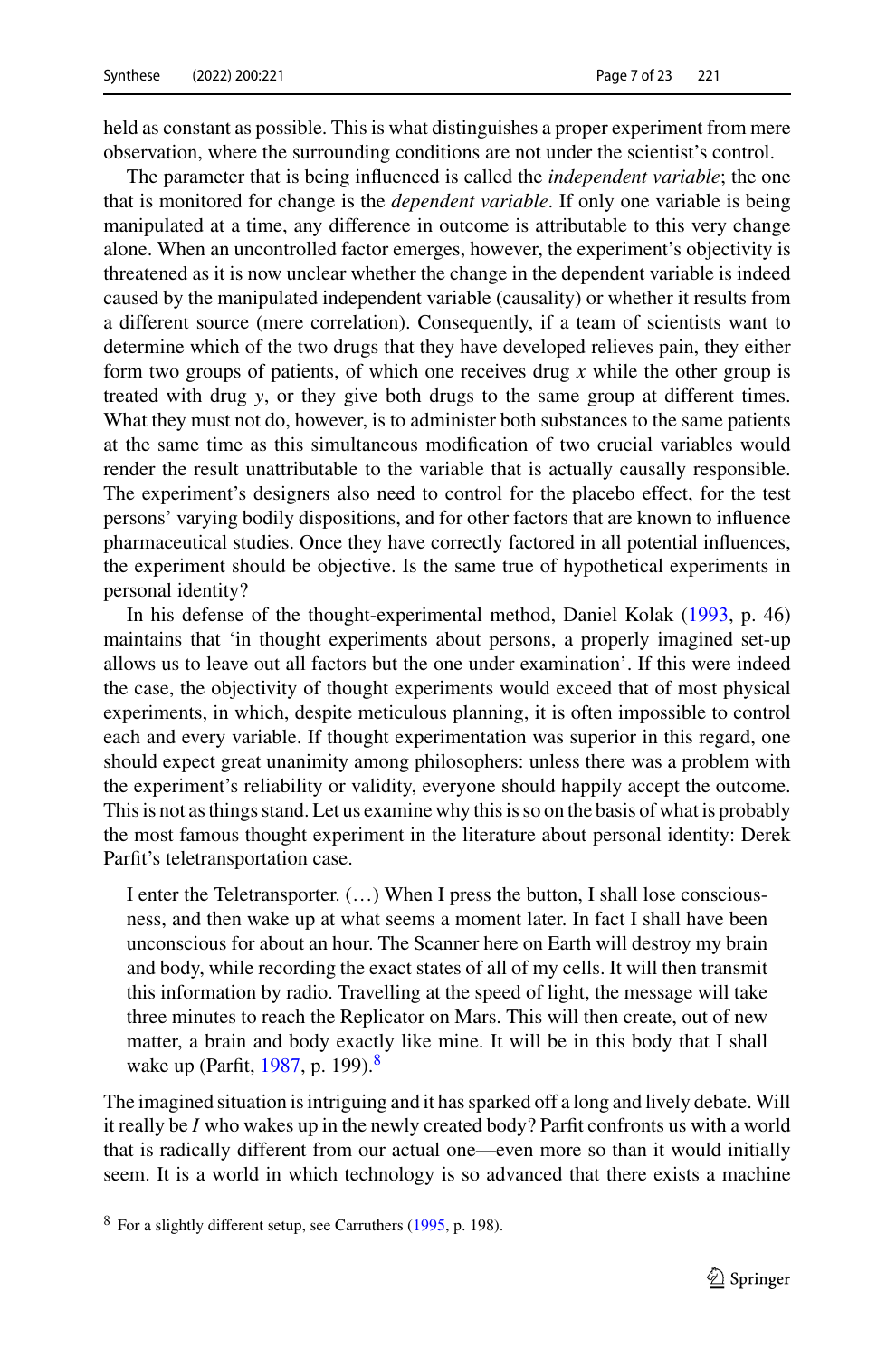that can translate the characteristics of living matter into information to manufacture a qualitatively identical duplicate according to the blueprint. Such a procedure may not be possible in the actual world, but that is not the main worry. In thought experiments we are precisely invited to speculate, and the stage of technological advancement, one may argue, is irrelevant to the question of personal identity. The problem is that with a world so disposed other factors creep in—further independent variables—that are not explicitly mentioned in the description but have the potential to influence the conclusion (Wilkes, [1999,](#page-21-17) p. 45).

One should, for example, expect the inhabitants of a world in which teletransportation devices are available to have very different attitudes towards life and death. A person's life would be something that could be suspended and stored on any data medium to become later manifested in different matter. As there is no requirement that the blueprint, once created, is immediately transmitted to the replicator on Mars, this imagined world must also include the option of time travel into the future. Before entering the teletransporter, one could instruct the machine to delay the transmission for hundred years and finally leave the replication booth without having grown older even a single day.<sup>[9](#page-7-0)</sup> It would be a world in which parents could meet their children at an older age than they have reached themselves if, after a child is born, the parents enter the teletransporter and delay replication for a sufficient amount of time. In what would a person's death in such an environment even consist? Would it be the deletion of the final remaining copy of the blueprint? Or would it be the ceasing to exist of the last living clone, on the condition that another replication will never be attempted?

Phrased in the terminology of physical experiments, these are independent variables, that is, manipulable integral parts of the setting in which the experiment takes place that potentially exert an influence on its outcome. Instead of, as it initially appears, making alterations only to the one specifically named parameter that distinguishes the imagined world from our actual one—'humans can be teletransported'—a great number of other variables are also tacitly amended. Among these are so elementary ones as 'adult human beings can be created from non-living matter' and 'people can travel to the future'.

With a large number of independent variables modified at the same time, it becomes impossible to determine whether the observed change in the dependent variable is indeed the result only of the one condition of the actual world that the thought experiment was originally supposed to waive or just *correlates* with it, while stemming from any of the other independent variables that were also modified. Causality and correlation cannot be distinguished.

Unlike Locke's original scenario in which the prince and the cobbler exchange souls—which raises an even greater number of methodological questions—Parfit employed his teletransportation thought experiment for much wider purposes than merely teasing apart physical and psychological continuities. Famously, he drew from it ingenious conclusions about causation as well as about the nature and significance of identity relations (Parfit, [1987,](#page-20-6) Part 3). Thus, I do not mean to suggest that one cannot learn anything important from this hypothetical situation—quite the reverse.

<span id="page-7-0"></span><sup>&</sup>lt;sup>9</sup> Whether this applies to numerically or qualitatively identical individuals depends, of course, on the conclusion that one derives from the thought experiment.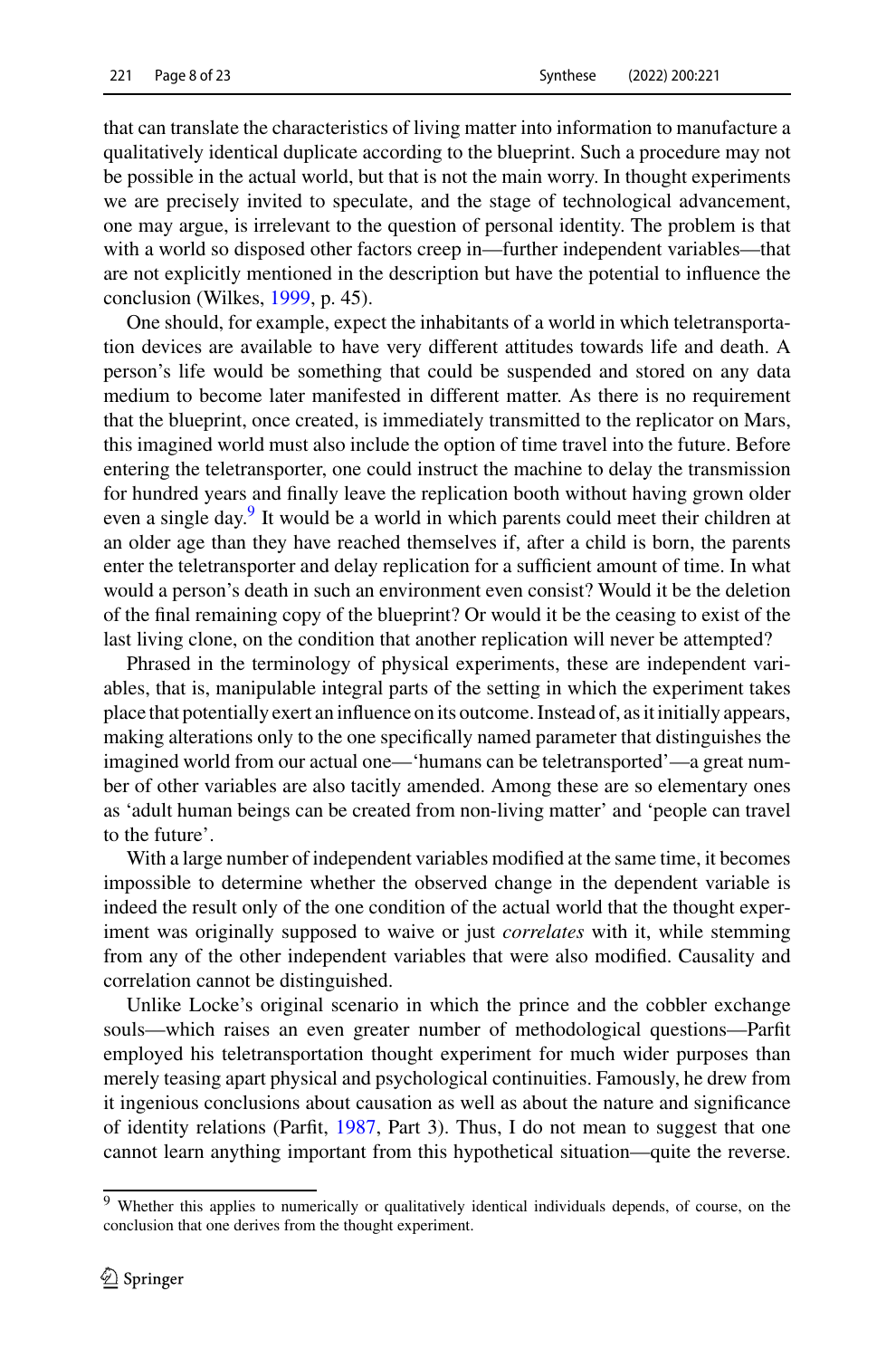The question is, rather, to what extent the conclusions arrived at are applicable to *our* persistence, given that the background before which the thought experiment takes place is so much unlike our actual world.

To be clear, physical experiments, too, often struggle to conform to the ideal of objectivity. Eliminating all unwanted influences is a very complicated undertaking, not only in the domain of hypothetical experimentation. Rather than identifying a categorical difference, one may therefore locate physical experiments and thought experimentation on a continuum with regard to the parameter of objectivity.

There is, however, one important dissimilarity: when natural scientists are unable to banish all undesired influences in physical experiments, certain countermeasures are available. These include the use of positive and negative controls, blinding, randomisation, and other statistical devices. If implemented correctly, such measures are very powerful. Can unwanted influences in thought experiments be balanced out in the same ways?

For the past two decades, a movement termed *Experimental Philosophy* has been setting out to do exactly this. Most of its proponents share with traditional armchair analytic philosophy the basic assumption that intuitions provide a trustworthy source of evidence for philosophical investigation; however, they differ from the former in what they regard as the proper way of obtaining this data. While traditional armchair philosophising deems each individual's own intuitions sufficiently representative, the evidence on which experimental philosophers rely is mostly survey data (Alexander, [2010,](#page-18-6) p. 297 f., 305; Sosa, [2007,](#page-21-16) p. 100; Weinberg & Crowley, [2009,](#page-21-18) p. 227). Thus, this branch of philosophy focuses on 'many of the same types of intuitions that have long been at the center of philosophical study, but it examines those intuitions using the methods associated with contemporary cognitive science—systematic experimentation and statistical analysis' (Knobe, [2007,](#page-19-18) p. 81). Survey methods have been applied across a range of fields, including the philosophy of action, language, and mind, as well as ethics and epistemology (Buckwalter & Turri, [2018,](#page-18-7) pp. 282–291; Ludwig, [2007,](#page-20-16) p. 128). A few studies even investigated people's intuitions regarding questions of personal identity (Nichols & Bruno, [2010;](#page-20-13) Strohminger & Nichols, [2015;](#page-21-19) Tobia, [2015\)](#page-21-20). This way, experimental philosophers aim to uncover—for instance—cultural, social, and educational variations in intuitions about philosophically significant questions (Buckwalter & Turri, [2018,](#page-18-7) pp. 285–287; DePaul & Ramsey, [1998;](#page-19-19) Hannon, [2018,](#page-19-20) p. 4148; Higgins & Dyschkant, [2014,](#page-19-21) p. 381; Ichikawa, [2013,](#page-19-22) p. 47; Ludwig, [2007,](#page-20-16) p. 128; Nisbett et al., [2001;](#page-20-17) Weinberg et al., [2001\)](#page-21-21).

Experimental Philosophy rests on the conviction that, if empirically obtained, intuitions constitute a robust source of philosophical evidence (Alexander, [2010,](#page-18-6) p. 298; Hannon, [2018,](#page-19-20) p. 4159). As will become clear in the course of this paper, I agree with the advocates of this movement that philosophy should make use of much more empirical data than it currently does (Ichikawa, [2013,](#page-19-22) p. 51); I disagree, however, that intuitions elicited by fantastical thought experiments—irrespective of whether acquired first-personally via introspection or third-personally with the help of surveys—are objective and reliable.

Multiple studies have shown that 'intuitions vary according to factors irrelevant to the issues thought-experiments are designed to address', so that intuition seems to be 'an unacceptably shifting foundation' (Swain et al., [2008,](#page-21-22) p. 153 f.). Intuitions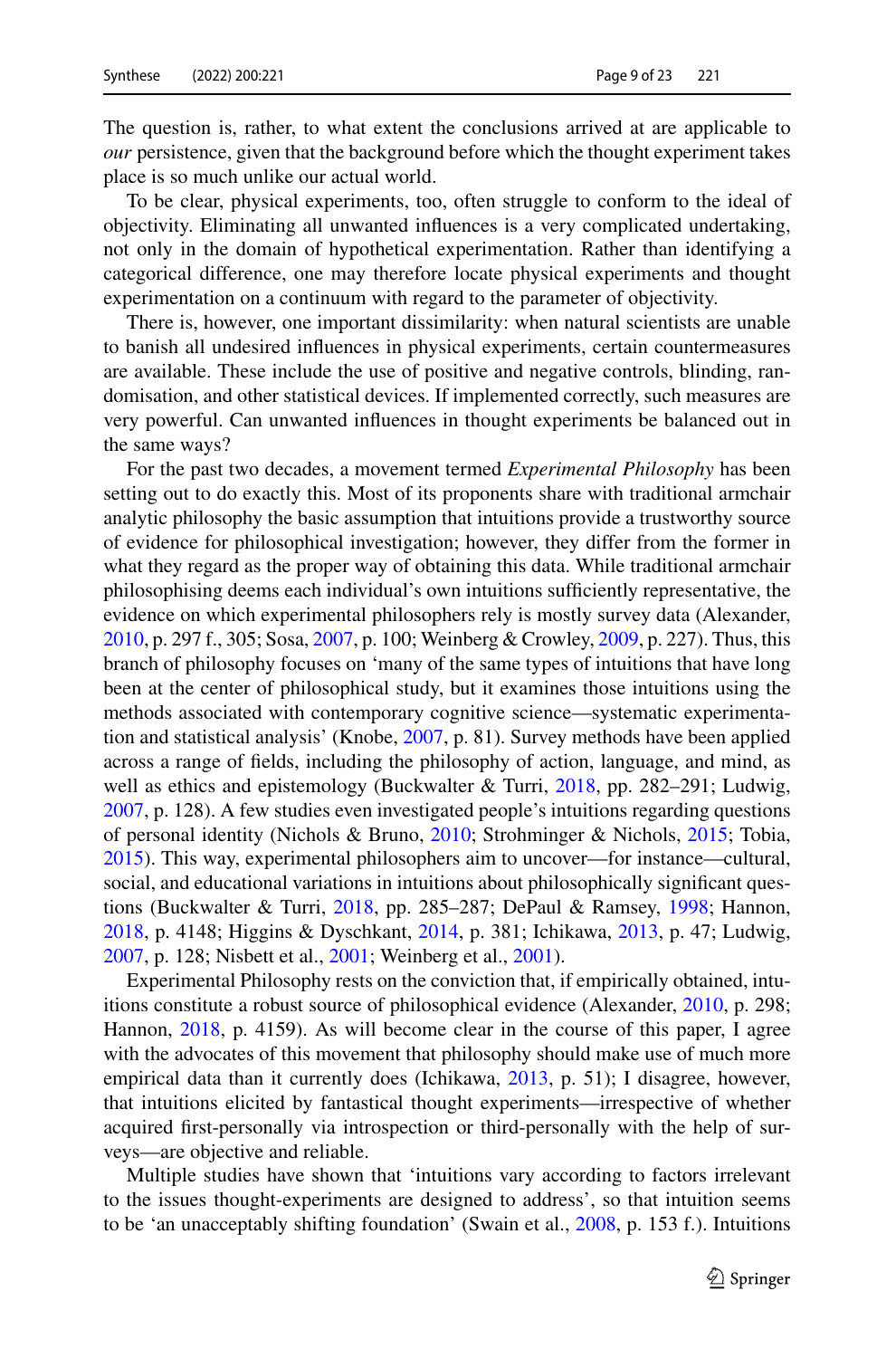are sensitive to the context in which one considers thought experiments (Swain et al., [2008;](#page-21-22) Talbot, [2013,](#page-21-10) p. 330; Weinberg & Crowley, [2009,](#page-21-18) p. 229), to the direction in which change occurs in the imagined scenarios (Tobia, [2015\)](#page-21-20) as well as to the presence or the absence of specific elements (Nichols & Knobe, [2007;](#page-20-18) Uhlmann et al., [2009\)](#page-21-23).<sup>[10](#page-9-0)</sup> As I shall argue in the subsequent section, they also vary according to *who* conducts the thought experiment.

Unlike in physical experimentation, it therefore does not seem to be helpful to form control groups of thought experimenters, to blind the experimenter to some facts of the hypothetical scenario, or to apply statistical methods to the imagined situation. Consequently, in thought experiments that are as distant from reality as most setups in the debate about personal identity, the tacit introduction of spurious variables is not only very common; the countermeasures used in physical experimentation also appear to be impotent in neutralising them.

#### **2.2 Reliability**

The second principle of proper experimental design is reliability. Going back to our initial example of establishing one's weight, the experiment is reliable when the scales always display the same result unless there is an actual change in body mass. When one steps on and off the scales a hundred times in a row and the established value remains constant, the experiment is most likely reliable.<sup>11</sup> The constancy of measurements under unchanged conditions is crucial to ensure that experiments are comparable and that their results are reproducible.

How reliable is experimenting with hypothetical situations? Intrapersonally, that is, when one and the same individual repeats a thought experiment, the results that it delivers are often rather consistent. While there have been cases in which philosophers have changed their minds about certain imaginary situations,  $12$  they usually adhere to their favourite interpretation.

However, scientific experiments count as producing reliable results only if the latter are *inter*personally consistent, that is, if *different* experimenters come to the same conclusion. Whether, for instance, a drug to be tested is administered by a doctor who appears trustworthy or by a colleague who gives off an unskilled impression may influence how patients rate the effectiveness of the medication that they receive. Welldevised experimental designs consequently aim to minimise these effects to the largest possible degree to achieve intersubjective reliability. Regardless of whether the same person conducts the experiment twice or different individuals execute it independently of each other, the result should not change.

<span id="page-9-1"></span><span id="page-9-0"></span><sup>10</sup> But compare Liao [\(2008\)](#page-19-23).

 $11$  In this context it is indecisive whether the experiment indeed measures what it purports to be measuring—this is a question of *validity* (see below). If, for example, the result displayed is consistently 1 kg lower than the individual's true weight, the test is still reliable; it is just not valid.

<span id="page-9-2"></span><sup>&</sup>lt;sup>12</sup> One might argue that in these cases the thought experimenters have arrived at their new positions in response to persuasive philosophical debate rather than through re-evaluating the imaginary scenario. If true, however, this only shows that hypothetical experiments are weak decision factors that can be overruled by other considerations if deemed appropriate.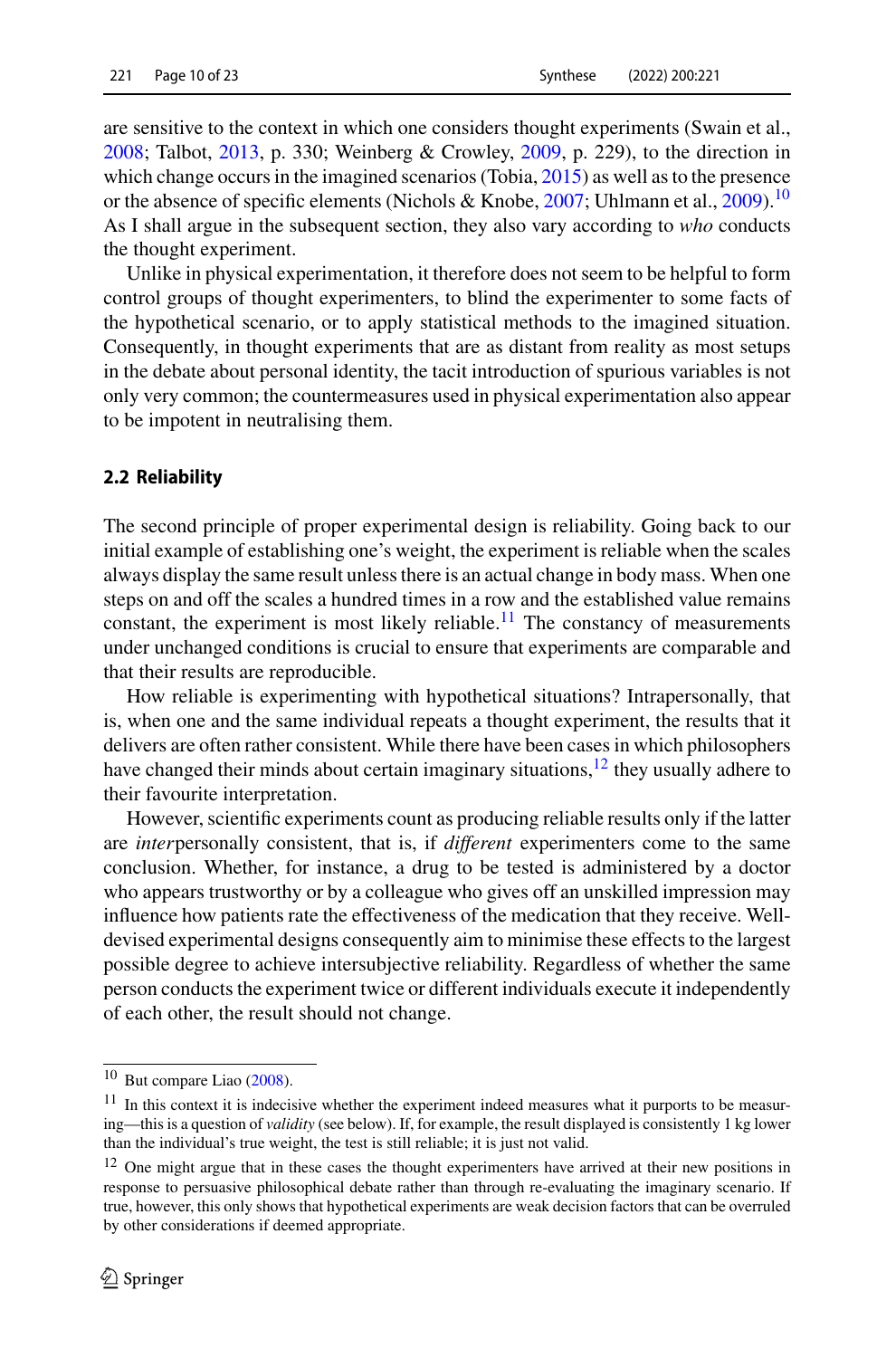Not only thought experiments in the domain of personal identity have evoked highly contradictory interpretations from different individuals; many famous hypothetical situations employed in other areas of philosophy, like Searle's [\(1980\)](#page-21-24) *Chinese Room* or Jackson's [\(1982\)](#page-19-24) *Mary the super-scientist*, share this fate.[13](#page-10-0) Several studies in Experimental Philosophy uncovered substantial discrepancies when considering one and the same imaginary scenario (Machery et al., [2004;](#page-20-19) Nisbett et al., [2001;](#page-20-17) Weinberg et al., [2001\)](#page-21-21), revealing 'significant (and surprising) inter- and intra-personal intuitional instability' (Alexander, [2010,](#page-18-6) p. 298).

Thought experimenters can, of course, share their intuitions through the medium of language; we talk about what is on our minds and, via this indirect route, exchange the intuitions that hypothecial situations elicit in each of us. Take, for instance, Galileo's thought experiment with which he sought to disprove the Aristotelian theory of gravity (Galilei, [1974,](#page-19-25) pp. 65–67). The fact that each individual executes the experiment only in his or her head does not present a difficulty as the setup is so straightforward that one can expect great similarity between the scenarios pictured in people's minds. After careful discussion, the thought experimenters would likely reach the same verdict—just as observers of the experiment's physical execution would presumably have come to a unanimous conclusion if Galileo had indeed dropped two connected objects from the Leaning Tower of Pisa.

However, the gap between individual thought experimenters widens when the imagined scenarios are more distant from the actual world. As detailed in the foregoing section, usually only a few parameters of hypothetical situations are made explicit in the description that their respective authors give, while many are left unarticulated. The subjects who carry out the experiments must therefore deal, consciously or subconsciously, with a multitude of indeterminate variables. The more the hypothetical situation differs from reality, the greater becomes the number of variables that demand specification, yet the fewer background conditions are automatically fixed by reference to the world as we know it—unlike in physical experimentation. As long as the thought experimenters recognise the modifications, language still enables their verbal comparison. But in imagined scenarios as distant as, for example, teletransportation, the number of alterations that the imagined world requires vis-à-vis the actual one becomes so large that thought experimenters can grasp the radically different possible world only intuitively rather than possessing an exhaustive list of counterfactual propositions. Many implicitly made assumptions will therefore escape introspection (Talbot, [2013,](#page-21-10) pp. 318, 321, 325), which, in consequence, prevents their verbalisation and intersubjective comparison. The human mind is, from a third-personal perspective, a less accessible testing ground for scientific hypotheses than the external world, which is open to all observers alike. Consequently, one should expect fanciful thought experiments to yield wildly contrasting verdicts, which is indeed what we observe. While this is a typical feature of the thought experiments employed in the debate about personal identity, the problem of restricted intersubjective comparability pertains to *all* thought experimentation that relies on fantastical situations.

<span id="page-10-0"></span><sup>&</sup>lt;sup>13</sup> An overview of the difficulties with these thought experiments can be found in Cole [\(2020,](#page-19-26) Sect. 4) and in Nida-Rümelin & O Conaill [\(2019,](#page-20-20) Sect. 4).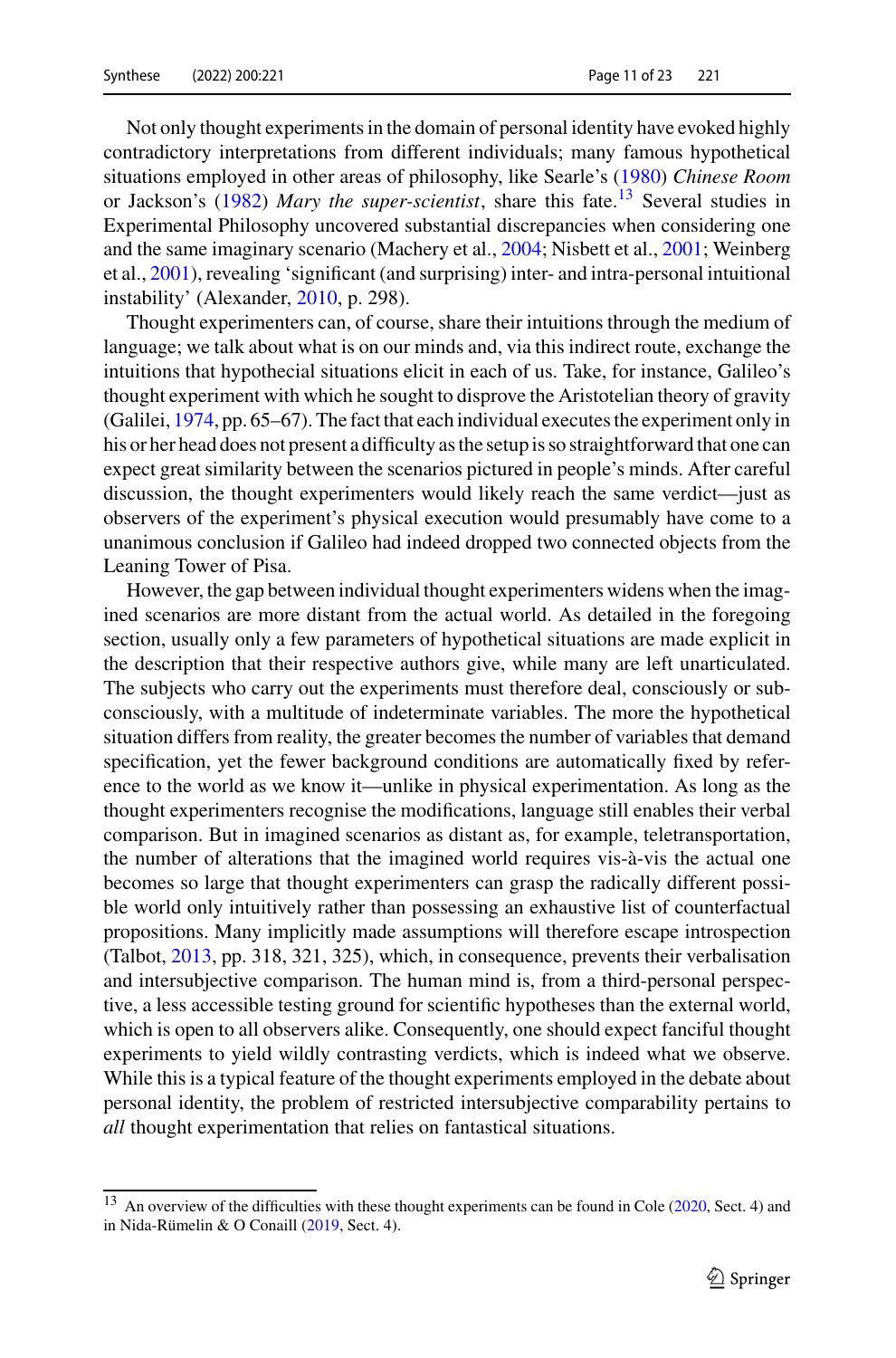As in the case of objectivity, certain procedures are in place to identify and correct poor reliability in physical experiments. The easiest strategy is to repeat the test, if necessary several times, with different sets of experimenters while other factors are being held constant (Tetens, [2016,](#page-21-12) pp. 42–45). When experimenting in thought with distant possible worlds, however, exchanging the experimenter *and* conducting the experiment under otherwise identical conditions is not feasible. How one spells out the many background assumptions that are fixed neither by the thought experiment's initial description nor by reference to the actual world is highly subject-specific: it depends on the thought experimenter's general philosophical beliefs, on his or her cultural background, and on many other individual characteristics. Since some of these are not available to introspective evaluation in an explicit form, exchanging the experimenter would inevitably mean also to replace most of these background assumptions. Isolating the subject conducting the experiment from the object being studied, as would be required for proper intersubjective control and thus for achieving reliability, is therefore impossible.

#### **2.3 Validity**

The three principles of good experimental design form a certain hierarchy. Objectivity is a necessary, but not a sufficient, condition of reliability; and reliability is a necessary, but not a sufficient, condition of validity. Hence, an experiment that is not objective can be neither reliable nor valid. An experiment that is not reliable may, in turn, well be objective but it cannot be valid either. I have shown that many thought experiments employed in the debate about personal identity do not fulfil the requirements of objectivity and reliability. If this is correct, their validity is equally threatened.

An experiment is valid when it measures the very parameter that it was designed to measure. If the scales in our example determined, for instance, the room temperature, this could well be an objective measurement (if it was free from other influencing factors) and it could also be a reliable one (if the established value always corresponded to the true temperature), but the experiment would not deliver a verdict on the parameter demanded of it, namely, the person's weight. Consequently, it would not be valid. Now consider the following hypothetical situation due to Peter Unger [\(1990,](#page-21-25) p. 205).

One of my half-brains may be gradually both bisected and fitted with radio transceivers at the opening interface. To get a very gradual spectrum, we may use this plodding procedure: At each stage, we always bisect just one largest brainpart of those then available in the situation. So, after we have half-brains, we will have one half-brain communicating with two quarter-brains. Then there will be four quarter-brains communicating; then two eighth-brains and three quarterbrains all communicating; then four eighth-brains and two quarter-brains, and so on, and so forth. This bisecting procedure can be repeated time and again, with arbitrary assignment to one side or the other in cases where the starting number of cells is odd, not cooperatively even. Eventually each neuron of my present brain will be in a supportive dish of its own, in splendid isolation from the others, while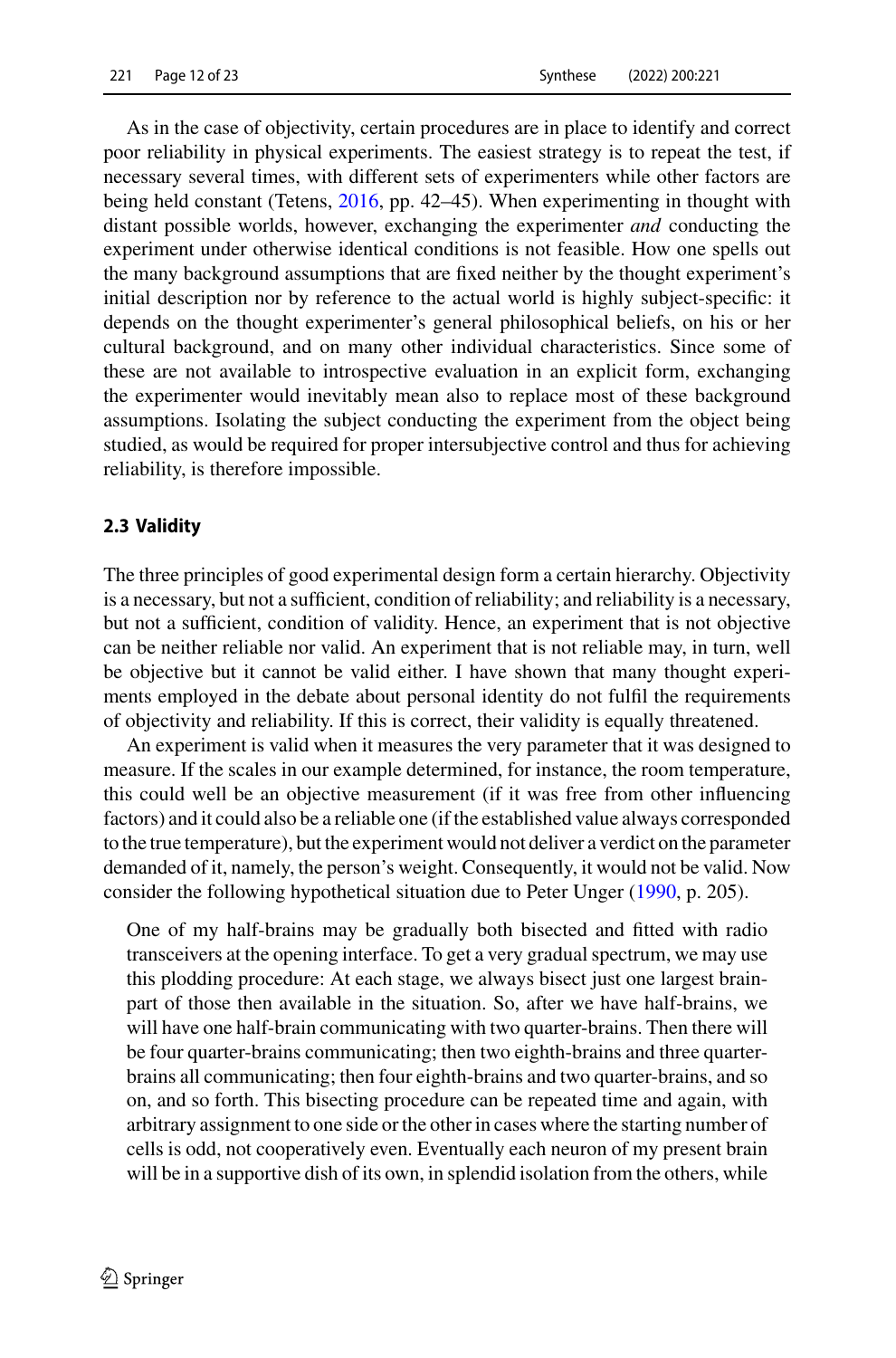hooked up to an enormously complex device that is, among other things, a radio communicator. At any stage in this spectrum of radio communications, each resulting brain-part may be moved so that it is a few miles from the others then maximally intact. (…) Will I exist in such a tremendously scattered condition as that?

To be valid, the thought experiment should demonstrate how our stream of consciousness would behave in a possible world that is mostly like the actual world, but contains a minimal technological alteration that is needed to make the experiment work. What it in fact establishes, however, is whether we would presumably continue to exist when a machine replaced the brain's synaptic circuitry while the neurons themselves remained organic, when cerebral tissues could be sliced into infinitely small units that nonetheless retained all of their functions, when data could be extracted from such minute portions of brain tissue and be transmitted to other units in real time, and so forth. What can we learn about ourselves from hypothetical situations of this kind?

With so many conditions of the actual world being manipulated, it becomes rather unclear whether the experiment really measures what it is supposed to measure, and its validity is therefore severely endangered. After all, if one put the scales from our example on the moon, the displayed weight would be different, too, although the change would just be one of location rather than a modification of the inner workings of our brains. Thus, while we can imagine scenarios like Unger's and formulate questions about these possible worlds, it is very doubtful that the answers we might find in them should tell us what we had originally sought to establish about *our* world and *our* persistence. Thompson and Cosmelli [\(2011,](#page-21-26) p. 174) remark that

if all that matters is conceivability, then we can avail ourselves of whatever conceivable technical resources we need, regardless of whether such resources are remotely feasible or even possible in our world or in worlds with our laws of nature. But such conceivability or possibility in principle tells us virtually nothing of interest with regard to what concerns us here, namely, the explanatory framework of the neuroscience of consciousness[.14](#page-12-0)

However, many hypothetical situations on which philosophers rely to probe their intuitions are exactly that: testing grounds so distant that the results they yield can hardly be pertinent to our world as it is, and thus be of any relevance to the hypothesis that the thought experiment is meant to evaluate or to the concept that it seeks to explore (Wittgenstein, [1967,](#page-22-0) p. 64). Hence, they are not valid.

## **3 Unwarranted assumptions about human physiology**

I have been arguing that many thought experiments in the debate about personal identity fail to conform to the basic methodological standards of scientific experimentation, which makes them ineffective at resolving conflicting intuitions. This, I submitted, is mainly so because the imagined *possible* worlds are often bizarre. A further worry is this: some thought experiments employed in questions of personal identity actively

<span id="page-12-0"></span><sup>&</sup>lt;sup>14</sup> See also Wilkes [\(1999,](#page-21-17) p. 46). Beck [\(2014,](#page-18-8) p. 193) does not find this problematic.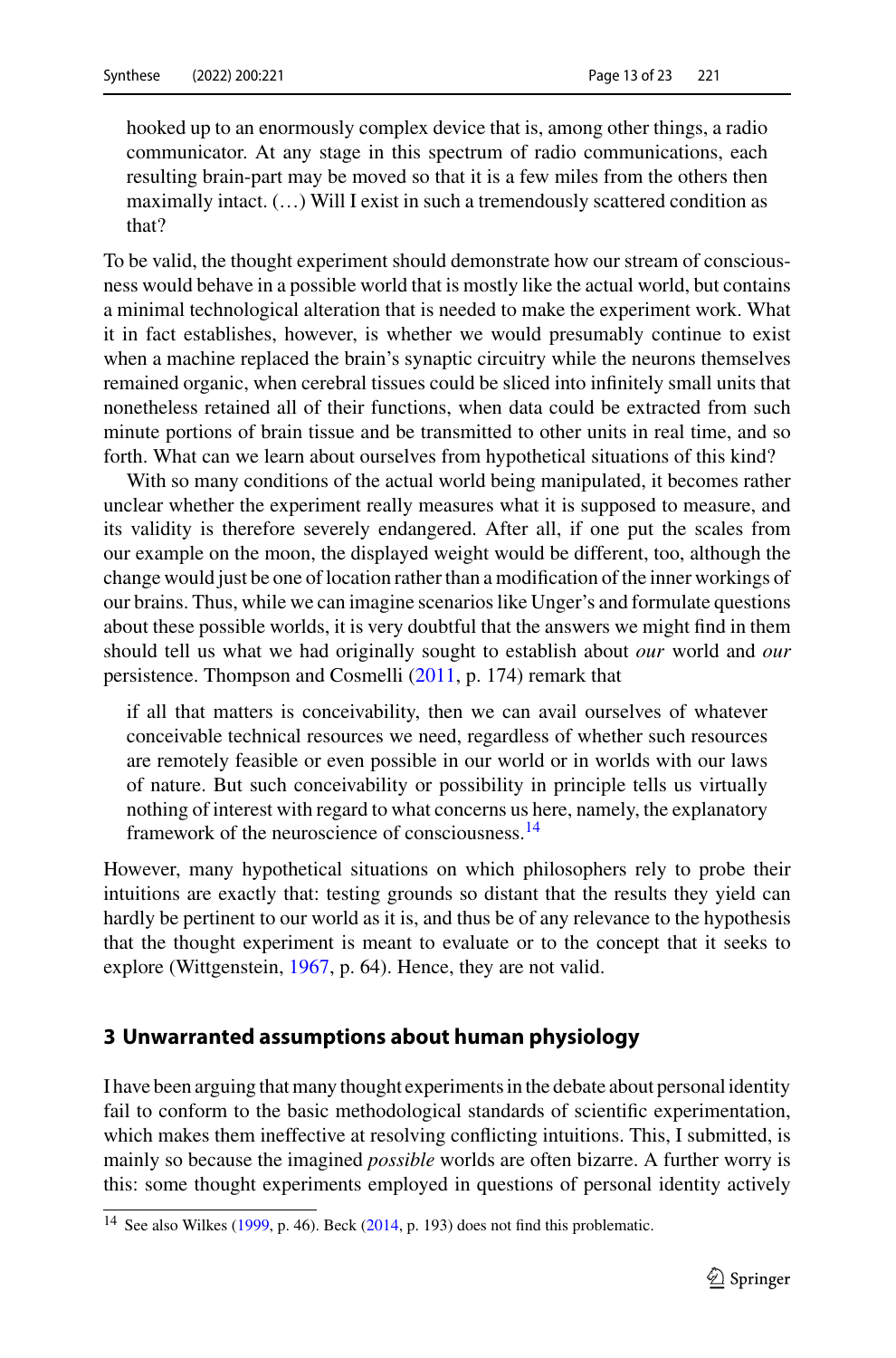mislead by making unwarranted background assumptions about physiological facts obtaining in the *actual* world.

Let us consider another prominent example. Probably the most frequently used hypothetical scenario in the debate is that of brain transplantation. Sydney Shoemaker was the first to present such a case, and several authors have been following his lead, suggesting many different variations (Perry, [1972,](#page-20-12) p. 463; Williams, [1970,](#page-21-1) p. 162 f.). They are modern versions of the Lockean scenario in which the prince and the cobbler switch souls.

First, suppose that medical science has developed a technique whereby a surgeon can completely remove a person's brain from his head, examine or operate on it, and then put it back in his skull (regrafting the nerves, blood vessels, and so forth) without causing death or permanent injury;  $(...)$  One day, to begin our story, a surgeon discovers that an assistant has made a horrible mistake. Two men, a Mr. Brown and a Mr. Robinson, had been operated on for brain tumors, and brain extractions had been performed on both of them. At the end of the operations, however, the assistant inadvertently put Brown's brain in Robinson's head, and Robinson's brain in Brown's head. One of these men immediately dies, but the other, the one with Robinson's body and Brown's brain, eventually regains consciousness. (…) Over a period of time he is observed to display all of the personality traits, mannerisms, interests, likes and dislikes, and so on that had previously characterized Brown, and to act and talk in ways completely alien to the old Robinson (Shoemaker, [1964,](#page-21-27) p. 23 f.).

We are now asked whether this individual is Brown or Robinson and thereby also to reach a verdict on whether our diachronic persistence consists in mental or in bodily continuity. The variable that Shoemaker officially changed in his setup may be paraphrased as 'medicine is so advanced that brain transplantations are technologically possible'. While this would, of course, also result in some other factors being modified (people will, for example, have higher life expectancies), it may be reasonable to assume that, unlike in the case of teletransportation, which is located in a much more distant possible world, these alterations would not be far-reaching enough to significantly influence the conclusion. Consequently, the thought experiment's objectivity does not appear to be compromised. Of the many hypothetical situations that philosophers have devised to test their hypotheses about personal identity, whole-brain transplantations are certainly among the least demanding ones. A possible world in which this operation can be carried out is reasonably close.

Here, the problem is a different one. The setup presupposes that a specific relation obtains, in the actual world, between the brain and the rest of body: it is assumed that a particular organism does not exert a significant influence on mental features—and vice versa.<sup>[15](#page-13-0)</sup> We are invited to decide between physical properties (remaining with the

<span id="page-13-0"></span><sup>15</sup> Bernard Williams [\(1970,](#page-21-1) p. 161) raised the worry that the new body might not be able to *express* the personality traits that it now houses. I do not think that this in itself presents a difficulty as there are other situations in which we accept that a particular individual is present despite even a total absence of motor output as, for example, locked-in syndrome shows. But what if the target of the cerebral transplantation was an organism of the opposite sex (Steinhart [2001,](#page-21-28) p. 21 n. 12)? In this case, the receiving body would subject the implanted brain to radically different endocrine influences.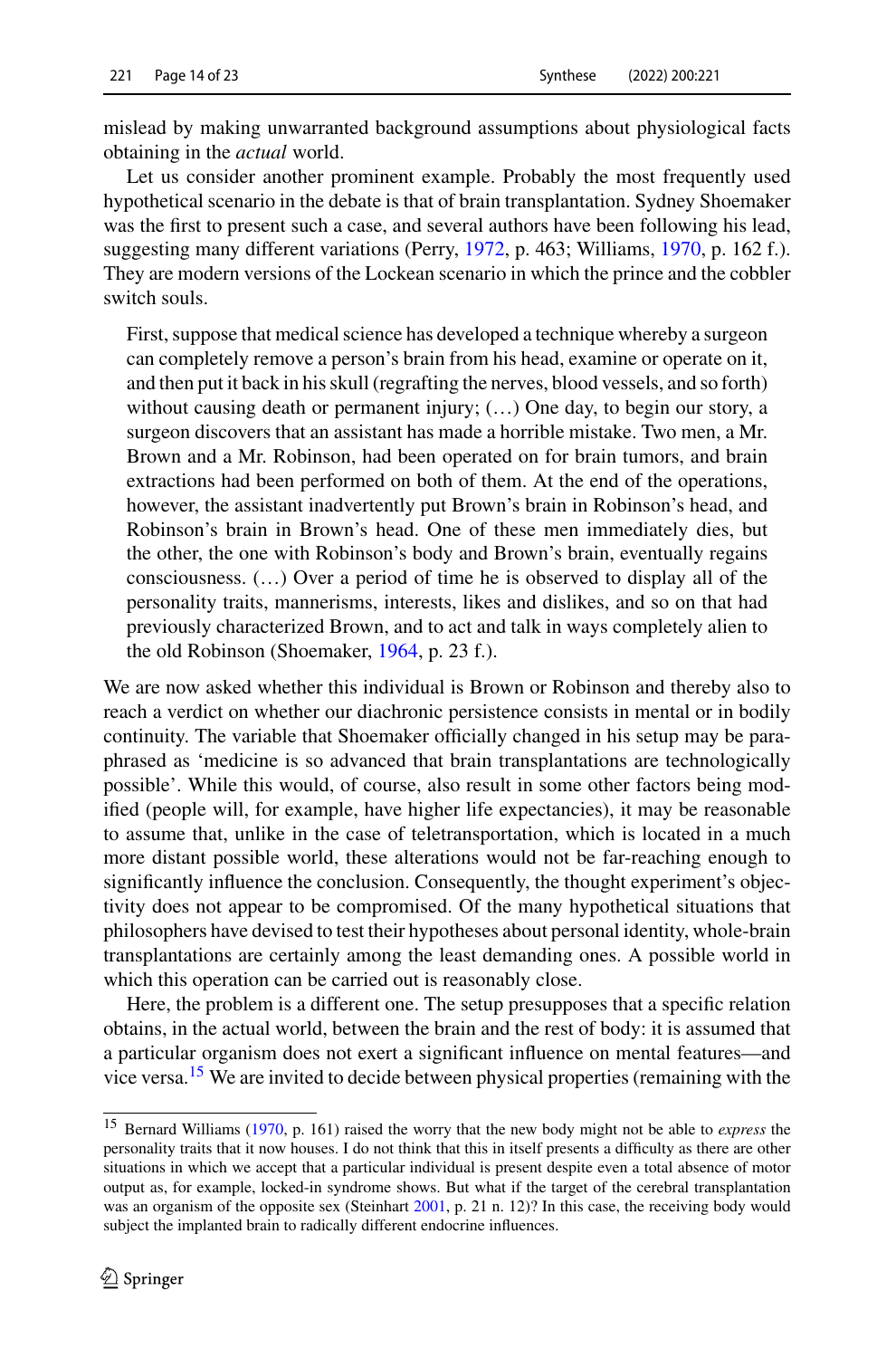body) and psychological properties (relocated with the brain), without considering the possibility that the latter may depend on the former. The standard reply would be that this should not matter precisely because we are dealing with a *hypothetical* situation, not with reality. One must look closely to see why this is not so: the counterfactual assumptions that this thought experiment makes are not supposed to extend to human physiology but to remain within the realm of technological advancements. If it is simply taken for granted that a brain would behave sufficiently alike in a different bodily environment, the reasoning becomes circular: in tacitly conjecturing that the body would not exert an influence on the brain that would be relevant to the person's psychological identity, one is begging the question against the advocates of biological views; for whether a person would persist when his or her brain was separated from the original organism and transferred to a different body is exactly what is at issue.Whether or not, or to which extent, bodies influence their brains and the mental processes to which the latter give rise is therefore highly relevant to the verdict that the thought experiment delivers if a *petitio principii* is to be avoided.

Since this question is a genuinely empirical one, engaging in purely conceptual speculation about this point is futile. One may well have an intuition as to what would happen if a brain was transplanted, but this intuition could easily be false. Brain and body are intimately connected via the nervous-, the endocrine-, and the vascular systems, through which they constantly exchange electrical impulses and chemical substances (Meier, [2020a,](#page-20-21) p. 20). It could therefore turn out that the interaction between the brain and the rest of the body was so peculiar to a certain organism that in the new environment the brain could not give rise to mental properties at all.<sup>16</sup> That one can *imagine* existing in Napoleon's body or that one can *coherently entertain* the possibility of being a brain in a vat does not mean that thought experiments based on such conjectures yield meaningful conclusions. The problem of being unfamiliar with the respective empirical findings is, as Kathleen Wilkes [\(1999,](#page-21-17) p. 19 f.) criticises,

particularly pertinent to thought experiments concerning personal identity, precisely because most of the thought experimenters know little (and unfortunately care less) about biology and physiology (…), and relevant obstacles to the derivation of the conclusion (…) will be ignored.

To ensure that this is not just a feature of the specific thought experiment selected for discussion, I shall analyse another prominent example from the literature. Originally suggested by David Wiggins [\(1967,](#page-21-29) p. 53) and later developed by Derek Parfit, authors usually employ it to evaluate psychological criteria of personal identity under the condition of fission.

My body is fatally injured, as are the brains of my two brothers. My brain is divided, and each half is successfully transplanted into the body of one of my

<span id="page-14-0"></span><sup>&</sup>lt;sup>16</sup> Recent findings seem to suggest that this is in fact not so (Meier, [2020b,](#page-20-22) Sect. 4.4). The point is, however, that one is not here dealing with an a priori proposition at which one can arrive without taking into account neurophysiological data. One may, of course, try to minimise the effects of such confounding variables by conducting one's thought experiment with the bodies of identical twins, as Jeff McMahan [\(2002,](#page-20-23) p. 20) does. This is a clever move, which, however, is not entirely free from empirical assumptions either: even identical twins are, strictly speaking, not phenotypically identical. And the question to which extent phenotypical differences affect mental characteristics is, once again, an empirical one.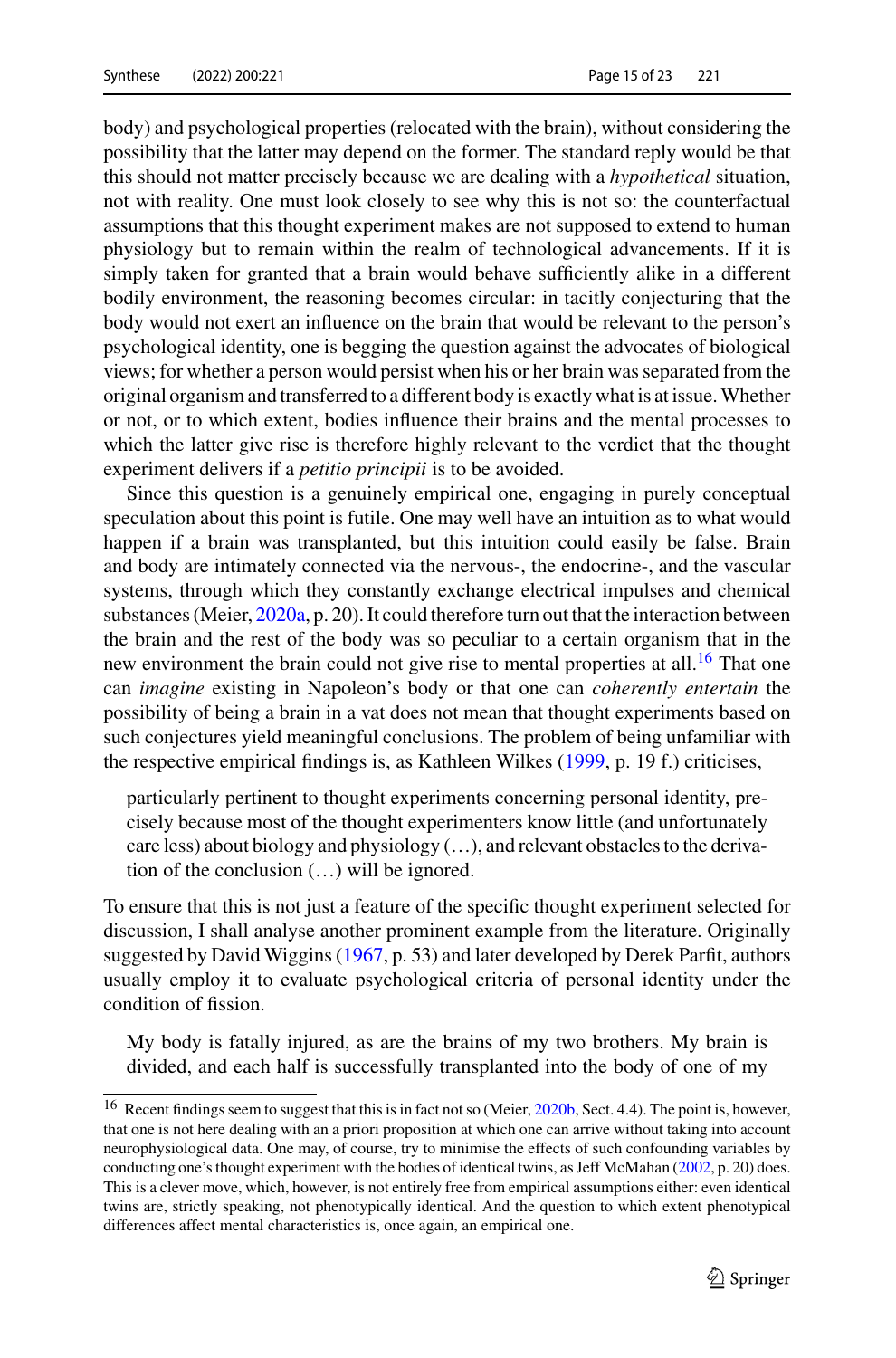brothers. Each of the resulting people believes that he is me, seems to remember living my life, has my character, and is in every other way psychologically continuous with me (Parfit, [1987,](#page-20-6) p. 254 f.).

The brainstem houses the ascending reticular activating system, which regulates an individual's wakefulness level. When this neural network is destroyed, irreversible coma ensues (Hassler, [1971,](#page-19-27) p. 27 f.; Meier, [2020c,](#page-20-24) p. 100 f.; Moruzzi & Magoun, [1949,](#page-20-25) p. 471; Plum & Posner, [1980,](#page-20-26) p. 12). For Parfit's thought experiment to work, one must therefore make the empirical assumption that brainstems can be divided without rendering them functionless, so that each half can be transplanted together with the respective cerebral hemisphere. Parfit [\(1987,](#page-20-6) p. 255) acknowledges that 'it seems likely that it would never be possible to divide the lower brain, in a way that did not impair its functioning', but he contends that this did not matter as this impossibility would be 'merely technical'. In this case, one of the physiological background assumptions is thus made explicit, which is very helpful. What, however, does it mean for an impossibility to be merely technical and how does this bear on the strength of the conclusion derived?

One may distinguish several notions of impossibility. A case of*logical* impossibility would obtain if, for example, one and the same thing was both a person and not a person. By *metaphysical* (or conceptual) impossibility we mean what 'could not happen given our backing scientific knowledge: what our theories [do not] allow to be possible' (Wilkes, [1999,](#page-21-17) p. 18). Occurrences that are *physically* (or nomologically) impossible are not in accordance with the laws of nature. *Technical* impossibility, finally, is the weakest of these notions, or, in other words, the one located in the closest possible world. It denotes something that is logically sound and physically possible as well as in accordance with scientific concepts, but that has not been realised due to contingent reasons like a temporary lack of scientific progress. It is possible in principle.

Removing this obstacle in a thought experiment would consequently only necessitate the modification of the level of technological advancement as compared to the one prevalent in the actual world. It would not require that one tinker with any laws of nature. Prima facie, adjustments of this type should not pose a problem when the thought experiments in which they feature are designed carefully.<sup>17</sup> But does the procedure on which Parfit's thought experiment relies—the division of the brainstem—really fall under this category? Is it really only a contingent technical difficulty that prevents its realisation in the actual world, such as a lack of available surgical instruments?

Unlike the cerebrum, the brainstem is not a paired organ. The nuclei of the ascending reticular activating system, which serves both cerebral hemispheres simultaneously, are interrelated in a manner that precludes any attempt at slicing them in half without destroying this delicate structure (Laureys, [2005,](#page-19-28) p. 557). It is therefore not the case that if only we had at our disposal more sophisticated medical equipment, we could create two separately functioning ascending reticular activation systems out of one brainstem (Wilkes, [1999,](#page-21-17) p. 38 f.). While it may be logically possible to divide a whole brain and obtain two independently functioning slices, it is, for all we know, a

<span id="page-15-0"></span><sup>17</sup> In the previous sections, I have shown how even seemingly small alterations can impact on more variables than was originally intended, thereby rendering unintelligible the concepts against which the hypothesis is to be tested. But this need not be so in all cases.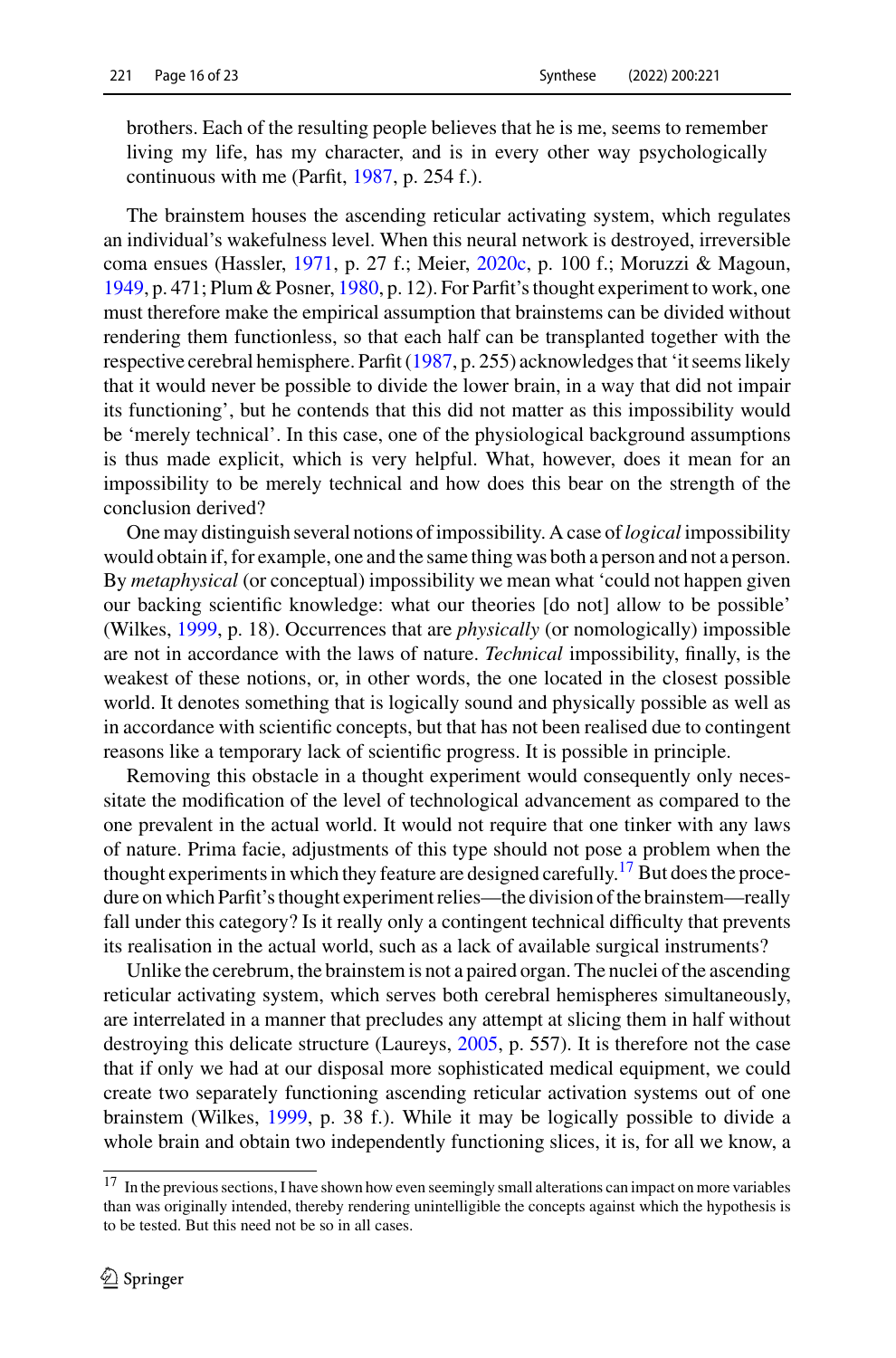physical and consequently a biological impossibility[.18](#page-16-0) These are not merely technical hurdles as Parfit maintained.

Whether we are in this imagined procedure considering a philosophically useful situation or just something that we can somehow *conceive* depends on neuroanatomical and physiological properties of the brainstem—and thus on empirical facts that lie beyond what thought experiments can reliably establish or presuppose. As Adina Roskies [\(2016,](#page-21-30) p. 592) remarks: 'Insofar as philosophy aims to tell us about the world we live in, it is (or should be) as bound by fact as other disciplines'. Without taking into account biological facts, one is doing philosophy in the realm of science fiction, and it is highly doubtful that conclusions arrived at in this way are trustworthy guides to *our* persistence conditions. Not all questions can be answered from the armchair.

## **4 Conclusion**

Most philosophers regard thought experimentation as the method of choice for illuminating the metaphysics of personal identity. In this paper, I have been investigating the strengths and weaknesses of this approach. I began with the question as to how it can be that one and the same hypothetical situation elicits contradictory intuitions and found that especially the more fantastical test scenarios that are often employed in an attempt to establish our persistence conditions fail to meet the quality standards of scientific experimental design. I argued that these standards also pertain to *hypothetical* experimentation when the imagined situations are so distant from the actual world that their premises become akin to empirical experiments in their own right. Simultaneously, however, the fancifulness of these hypothetical scenarios also precludes proceeding according to these principles.

Many thought experiments are not *objective* because in imagined worlds that are very different from the actual one, a multitude of uncontrolled variables—rather than only the purposefully manipulated independent variable—exert an influence on the outcome. It then becomes unclear from the modification of which parameters the observed change in the dependent variable originates.

Some fantastical thought experiments have yielded results that are interpersonally inconsistent. They are therefore not *reliable*. This is so because the more distant a possible world is from the actual one, the more non-*ceteris paribus* conditions demand specification. Although some situations are so bizarre that full accounts of the envisaged world's features would assume the length of books, descriptions of the imagined setups usually do not exceed a few paragraphs. It is therefore the subject carrying

<span id="page-16-0"></span><sup>&</sup>lt;sup>18</sup> There is indeed a surgical procedure in which doctors sever the connections between the cerebral hemispheres (but leave the latter in situ). These so-called *commissurotomies* are sometimes cited as real-life counterparts of Parfit's thought experiment—for an overview of the different interpretations that have been proposed, see Tye [\(2003,](#page-21-31) pp. 111–113). *If* one regards the outcome of this operation as proof that consciousness can be divided, it would be best to work directly with the available clinical data instead of engaging in thought experimentation. Medically informed publications include Bayne [\(2008\)](#page-18-9); Gillett [\(1986\)](#page-19-29); Meier [\(2020b,](#page-20-22) pp. 116–119); Nagel [\(1985\)](#page-20-27); Noonan [\(2003,](#page-20-4) p. 5 f.); Puccetti [\(1973,](#page-20-28) [1981\)](#page-20-29); Schechter [\(2015\)](#page-21-32); Wilkes [\(1999,](#page-21-17) pp. 132–167). What the procedure does unquestionably not show, however, is that the brainstem can be divided, since only pathways between the cerebral hemispheres are severed whereas the structures of the lower brain remain untouched.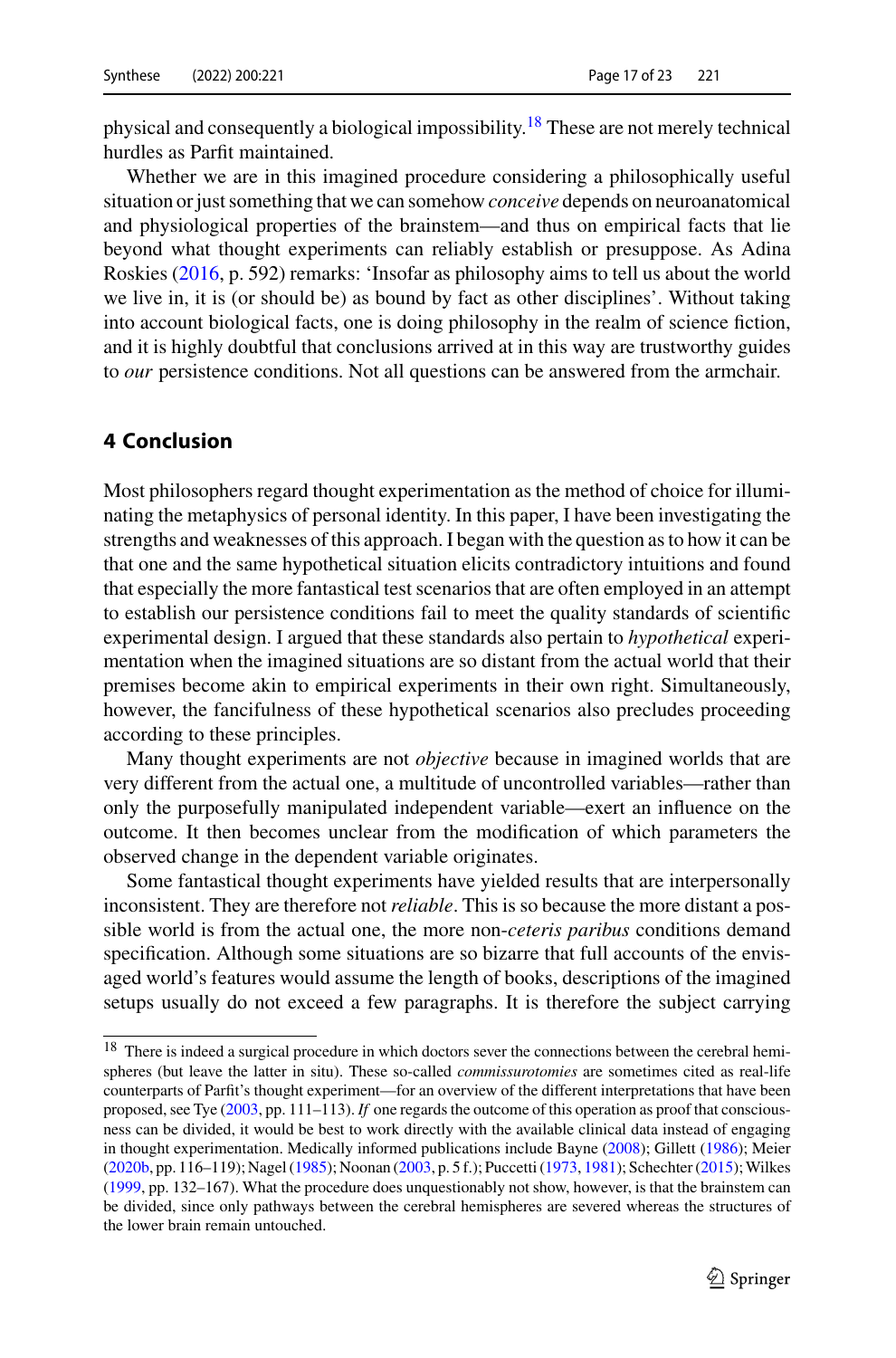out the respective thought experiment who must fill in these gaps, which makes the obtained result dependent on certain individual characteristics of the experimenter—an influence that is to be avoided in science at all cost.

Finally, the more distant a hypothetical scenario is, the less likely does it become that the conclusions drawn on the basis of the laws and concepts that obtain in the imagined setup are applicable to our world as it is.When asking questions about personal identity, we are normally inquiring about *our* persistence conditions. Conclusions derived from fantastical possible worlds therefore run the risk of not being *valid* when re-applied to the actual world.

From difficulties with *possible* worlds I moved on to unwarranted background assumptions about the *actual* world. Many popular thought experiments in the philosophical literature rely on unjustified presumptions about physiological details of the human body. While this is not a feature necessarily inherent to the method of thought experimentation since one could always take into account the available empirical facts, it appears that there has been little enthusiasm in the philosophical community for having the sheer endless options of imaginary setups constrained by anatomical or physiological limitations.[19](#page-17-0) It may appear odd, writes Mark Johnston [\(2016,](#page-19-4) p. 92),

to restrict our evidence base to the adventitious experiments of nature, when we could also avail ourselves of the full range of ingeniously designed thought experiments. Wouldn't that be like only considering the moves that have been made in actual chess games, rather than the full range of moves that *could have been* made?

Chess is only meaningful when it is played by the rules. Just like physical experiments, thought experiments should as strictly as possible adhere to the discussed standards of good scientific design: to objectivity, to reliability, and to validity—even if this means taking onboard much more empirical data than is customary in philosophy. Without rules, anything is possible; but the moves that one makes may become meaningless.

Thought experimentation remains a great tool for making scientific progress. In the natural sciences, this method has been pivotal to devising new theories and models. And in philosophy some of the most intriguing exchanges of arguments have sprung from the use of cleverly designed hypothetical situations. It is therefore not the hypothetical method as such that is questionable; nor even is it the hypothetical method applied to questions of personal identity. It is this method combined with *overly fantastical* scenarios. This is where the conclusions drawn become unreliable or even entirely inapplicable to the actual world.

Conducting thought experiments is one of the most important trademarks of philosophical thinking. No other discipline muses about individuals who can disconnect and reunite their cerebral hemispheres at will (Parfit, [1971,](#page-20-11) p. 6), exchange their brain states (Shoemaker & Swinburne, [1984,](#page-21-8) p. 108 f.), or have a dead tree in a swamp

<span id="page-17-0"></span><sup>&</sup>lt;sup>19</sup> Philosophical works that rely mainly on empirical data instead of thought experimentation in deciding questions of personal identity include Campbell & McMahan [\(2010\)](#page-19-31); Damasio (2010); McMahan [\(2002\)](#page-20-23); Meier [\(2020b,](#page-20-22) [2020c\)](#page-20-24); Nagel [\(1985\)](#page-20-27); Puccetti [\(1969\)](#page-20-30); Reid [\(2016\)](#page-20-31); Savulescu & Persson [\(2016\)](#page-21-33); Stein-hart [\(2001\)](#page-21-28); Strohminger & Nichols [\(2015\)](#page-21-19). The most systematic approach is Kathleen Wilkes's [\(1999\)](#page-21-17) monograph *Real People: Personal Identity without Thought Experiments*.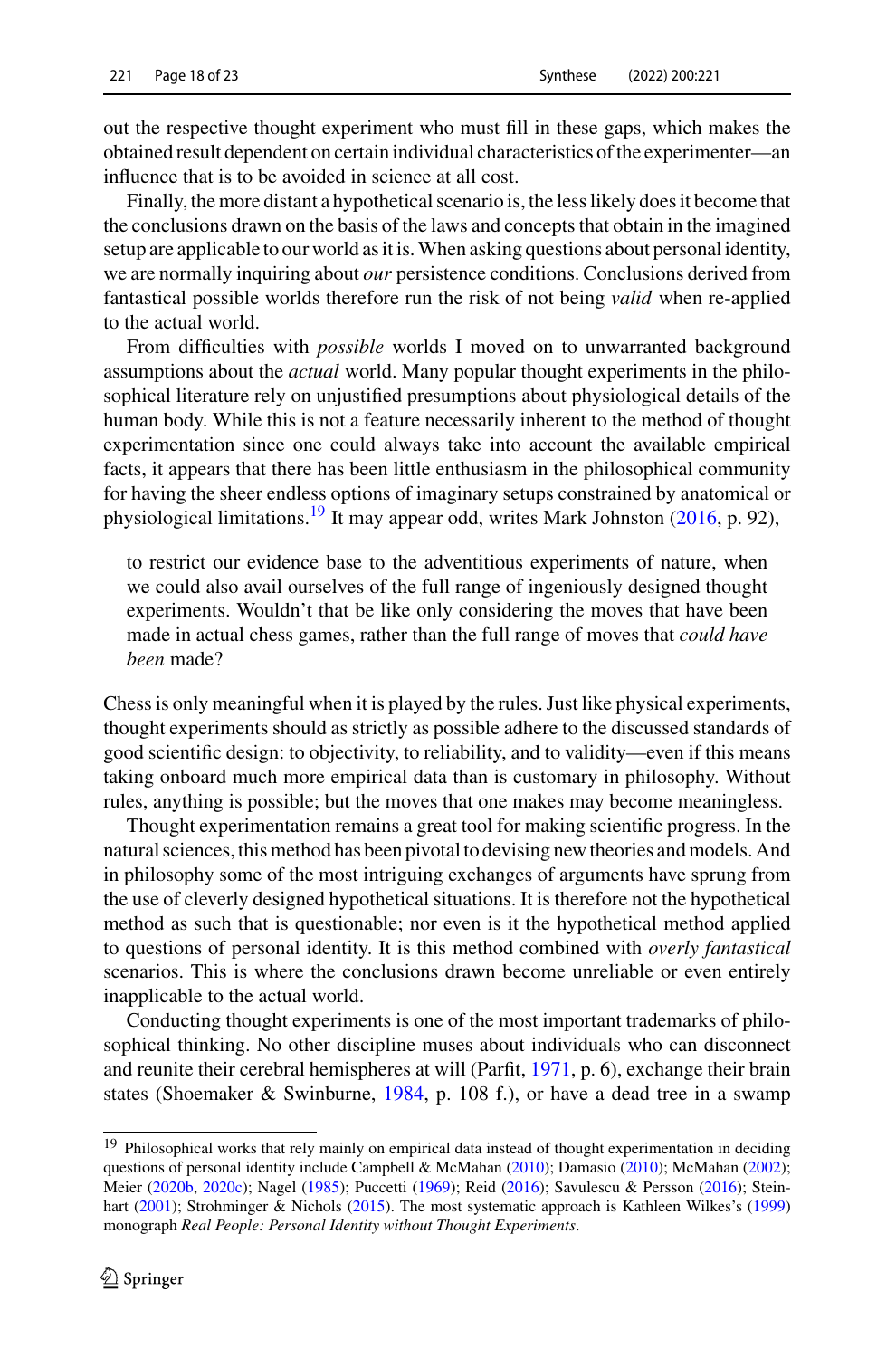turn 'entirely by coincidence' into a physical replica of Donald Davidson (Davidson, [1987,](#page-19-32) p. 443). We need not abandon this fascinating method of reasoning; nor, however, should we overrate its power or underestimate its limitations.

**Acknowledgements** I would like to thank Katherine Hawley, Michael Wheeler, Christian Tewes, Thomas Fuchs, Peter Sullivan, Colin Johnston, Simon Prosser, and two anonymous reviewers of this journal. I am also grateful to Churchill College, Cambridge, and to the German National Academic Foundation for their support.

**Funding** This work was funded by Churchill College, Cambridge, and by the German National Academic Foundation.

#### **Declarations**

**Conflict of interest** All Authors declare that they have no conflict of interest.

**Open Access** This article is licensed under a Creative Commons Attribution 4.0 International License, which permits use, sharing, adaptation, distribution and reproduction in any medium or format, as long as you give appropriate credit to the original author(s) and the source, provide a link to the Creative Commons licence, and indicate if changes were made. The images or other third party material in this article are included in the article's Creative Commons licence, unless indicated otherwise in a credit line to the material. If material is not included in the article's Creative Commons licence and your intended use is not permitted by statutory regulation or exceeds the permitted use, you will need to obtain permission directly from the copyright holder. To view a copy of this licence, visit [http://creativecommons.org/licenses/](http://creativecommons.org/licenses/by/4.0/) [by/4.0/.](http://creativecommons.org/licenses/by/4.0/)

### **References**

- <span id="page-18-6"></span>Alexander, J. (2010). Is experimental philosophy philosophically significant? *Philosophical Psychology, 23*(3), 377–389. <https://doi.org/10.1080/09515089.2010.490943>
- <span id="page-18-9"></span>Bayne, T. (2008). The unity of consciousness and the split-brain syndrome. *The Journal of Philosophy, 105*(6), 277–300. <https://doi.org/10.5840/jphil2008105638>
- <span id="page-18-8"></span>Beck, S. (2014). Transplant thought-experiments: Two costly mistakes in discounting them. *South African Journal of Philosophy, 33*(2), 189–199. <https://doi.org/10.1080/02580136.2014.923685>
- <span id="page-18-1"></span>Bertram, G. W. (2012). Fiktionale Reflexionen von Begriffen: Zur Theorie philosophischer Gedankenexperimente. In G. W. Bertram (Ed.), *Philosophische Gedankenexperimente: Ein Lese- und Studienbuch* (pp. 24–72). Reclam.
- <span id="page-18-3"></span>Blat[ti, S. \(2012\). A new argument for animalism.](https://doi.org/10.1093/analys/ans102) *Analysis, 72*(4), 685–690. https://doi.org/10.1093/analys/ ans102
- <span id="page-18-2"></span>Blatti, S. (2019). Animalism. In *The Stanford Encyclopedia of Philosophy*. Metaphysics Research Lab, Stanford University. <https://plato.stanford.edu/archives/fall2019/entries/animalism>
- <span id="page-18-4"></span>Blatti, S., & Snowdon, P. F. (Eds.). (2016). *Animalism: New Essays on Persons, Animals, and Identity*. Oxford University Press.
- <span id="page-18-5"></span>Bro[wn, J. R. \(2004\). Peeking into Plato's heaven.](https://doi.org/10.1086/425940) *Philosophy of Science, 71*(5), 1126–1138. https://doi.org/ 10.1086/425940
- <span id="page-18-0"></span>Brownlee, K., & Stemplowska, Z. (2017). Thought experiments. In A. Blau (Ed.), *Methods in Analytical Political Theory* (pp. 21–45). Cambridge University Press.
- <span id="page-18-7"></span>Buckwalter, W., & Turri, J. (2018). Moderate scientism in philosophy. In J. de Ridder, R. Peels, & R. van Woudenberg (Eds.), *Scientism: Prospects and Problems* (pp. 280–300). Oxford University Press.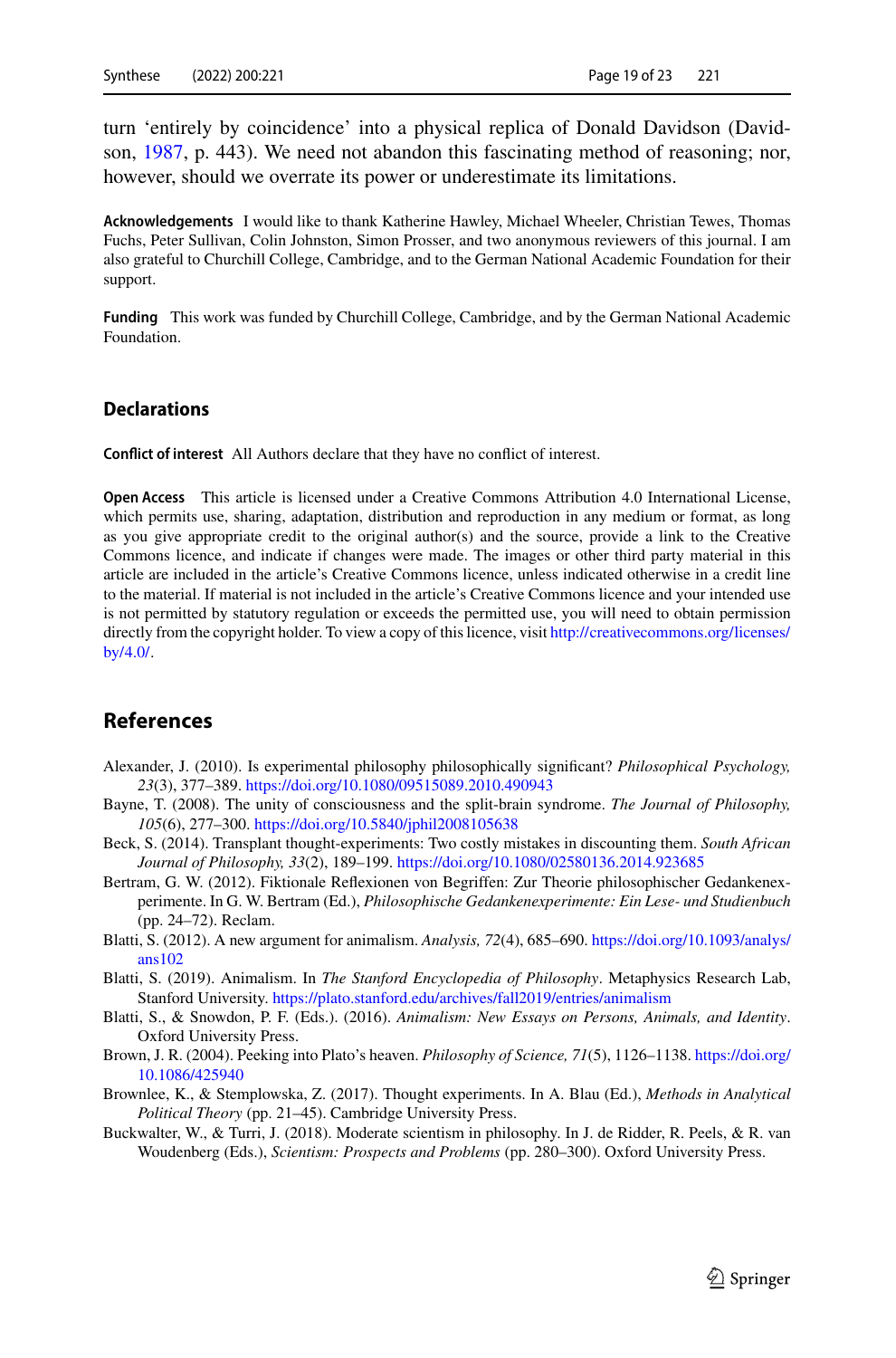- <span id="page-19-30"></span>Campbell, T., & McMahan, J. (2010). Animalism and the varieties of conjoined twinning. *Theoretical Medicine and Bioethics, 31*(4), 285–301. <https://doi.org/10.1007/s11017-010-9150-0>
- <span id="page-19-17"></span><span id="page-19-0"></span>Carruthers, P. (1995). *Introducing Persons: Theories and Arguments in the Philosophy of Mind*. Routledge. Cohnitz, D. (2006). *Gedankenexperimente in der Philosophie*. Mentis.
- <span id="page-19-26"></span>Cole, D. (2020). The Chinese Room Argument. In *The Stanford Encyclopedia of Philosophy*. Metaphysics Research Lab, Stanford University. <https://plato.stanford.edu/archives/spr2020/entries/chinese-room/> Damasio, A. R. (2010). *Self Comes to Mind: Constructing the Conscious Brain*. Pantheon.
- <span id="page-19-32"></span><span id="page-19-31"></span>Davidson, D. (1987). Knowing one's own mind. *Proceedings and Addresses of the American Philosophical Association, 60*(3), 441–458. <https://doi.org/10.2307/3131782>

<span id="page-19-6"></span>DeGrazia, D. (2005). *Human Identity and Bioethics*. Cambridge University Press.

- <span id="page-19-8"></span>Dennett, D. C. (1998). Where am I? In *Brainstorms: Philosophical Essays on Mind and Psychology* (pp. 310–323). MIT Press.
- <span id="page-19-19"></span>DePaul, M. R., & Ramsey, W. M. (Eds.). (1998). *Rethinking Intuition: The Psychology of Intuition and Its Role in Philosophical Inquiry*. Rowman & Littlefield.
- <span id="page-19-5"></span>Duhem, P. (1906). *La théorie physique: Son objet et sa structure*. Chevalier & Rivière.
- <span id="page-19-15"></span>Eins[tein, A. \(1905\). Zur Elektrodynamik bewegter Körper.](https://doi.org/10.1002/andp.19053221004) *Annalen der Physik, 322*(10), 891–921. https:// doi.org/10.1002/andp.19053221004
- <span id="page-19-25"></span>Galilei, G. (1974). *Two New Sciences: Including Centers of Gravity & Force of Percussion*. (S. Drake, Trans.). University of Wisconsin Press.
- <span id="page-19-1"></span>Gendler, T. S. (2000). *Thought Experiment: On the Power and Limits of Imaginary Cases*. Garland.
- <span id="page-19-13"></span>Gett[ier, E. L. \(1963\). Is justified true belief knowledge?](https://doi.org/10.1093/analys/23.6.121) *Analysis, 23*(6), 121–123. https://doi.org/10.1093/ analys/23.6.121
- <span id="page-19-29"></span>Gill[ett, G. \(1986\). Brain bisection and personal identity.](https://doi.org/10.1093/mind/XCV.378.224) *Mind, 95*(378), 224–229. https://doi.org/10.1093/ mind/XCV.378.224
- <span id="page-19-10"></span>Green, M. B., & Wikler, D. (1980). Brain death and personal identity. *Philosophy & Public Affairs, 9*(2), 105–133.
- <span id="page-19-2"></span>Häggqvist, S. (1996). *Thought Experiments in Philosophy*. Almqvist & Wiksell.
- <span id="page-19-20"></span>Hannon, M. (2018). Intuitions, reflective judgments, and experimental philosophy. *Synthese, 195*(9), 4147–4168. <https://doi.org/10.1007/s11229-017-1412-1>
- <span id="page-19-27"></span>Hassler, R. (1971). Regulation der psychischen Aktivität. In R. Kurzrock (Ed.), *Hirnforschung und Psychiatrie: Stand und Zukunftsaspekte naturwissenschaftlicher Forschung in Deutschland* (pp. 27–35). Colloquium.
- <span id="page-19-21"></span>Higgins, A., & Dyschkant, A. (2014). Interdisciplinary collaboration in philosophy. *Metaphilosophy, 45*(3), 372–398. <https://doi.org/10.1111/meta.12091>
- <span id="page-19-22"></span>Ichikawa, J. J. (2013). Experimental philosophy and apriority. In A. Casullo & J. C. Thurow (Eds.), *The A Priori in Philosophy* (pp. 45–66). Oxford University Press.
- <span id="page-19-9"></span>van Inwagen, P. (1995). *Material Beings*. Cornell University Press.
- <span id="page-19-24"></span>Jack[son, F. \(1982\). Epiphenomenal qualia.](https://doi.org/10.2307/2960077) *The Philosophical Quarterly, 32*(127), 127–136. https://doi.org/ 10.2307/2960077
- <span id="page-19-4"></span>Johnston, M. (2016). Remnant persons: Animalism's undoing. In S. Blatti & P. F. Snowdon (Eds.), *Animalism: New Essays on Persons, Animals, and Identity* (pp. 89–127). Oxford University Press.
- <span id="page-19-18"></span>Kno[be, J. \(2007\). Experimental philosophy.](https://doi.org/10.1111/j.1747-9991.2006.00050.x) *Philosophy Compass, 2*(1), 81–92. https://doi.org/10.1111/j. 1747-9991.2006.00050.x
- <span id="page-19-16"></span>Kolak, D. (1993). The metaphysics and metapsychology of personal identity: Why thought experiments matter in deciding who we are. *American Philosophical Quarterly, 30*(1), 39–50.
- <span id="page-19-14"></span>Kuhn, T. S. (1978). A function for thought experiments. In *The Essential Tension: Selected Studies in Scientific Tradition and Change* (pp. 240–265). University of Chicago Press.
- <span id="page-19-3"></span>Kühne, U. (2005). *Die Methode des Gedankenexperiments*. Suhrkamp.
- <span id="page-19-28"></span>Laureys, S. (2005). The neural correlate of (un)awareness: Lessons from the vegetative state. *Trends in Cognitive Sciences, 9*(12), 556–559. <https://doi.org/10.1016/j.tics.2005.10.010>
- <span id="page-19-11"></span>Lewis, D. (1976). Survival and identity. In A. O. Rorty (Ed.), *The Identities of Persons*(pp. 17–40). University of California Press.
- <span id="page-19-23"></span>Liao[, S. M. \(2008\). A defense of intuitions.](https://doi.org/10.1007/s11098-007-9140-x) *Philosophical Studies, 140*(2), 247–262. https://doi.org/10. 1007/s11098-007-9140-x
- <span id="page-19-12"></span>Lienert, G. A., & Raatz, U. (1994). *Testaufbau und Testanalyse* (5th ed.). Psychologie Verlagsunion.
- <span id="page-19-7"></span>Locke, J. (2008). *An Essay Concerning Human Understanding*. P. Phemister (Ed.). Oxford University Press.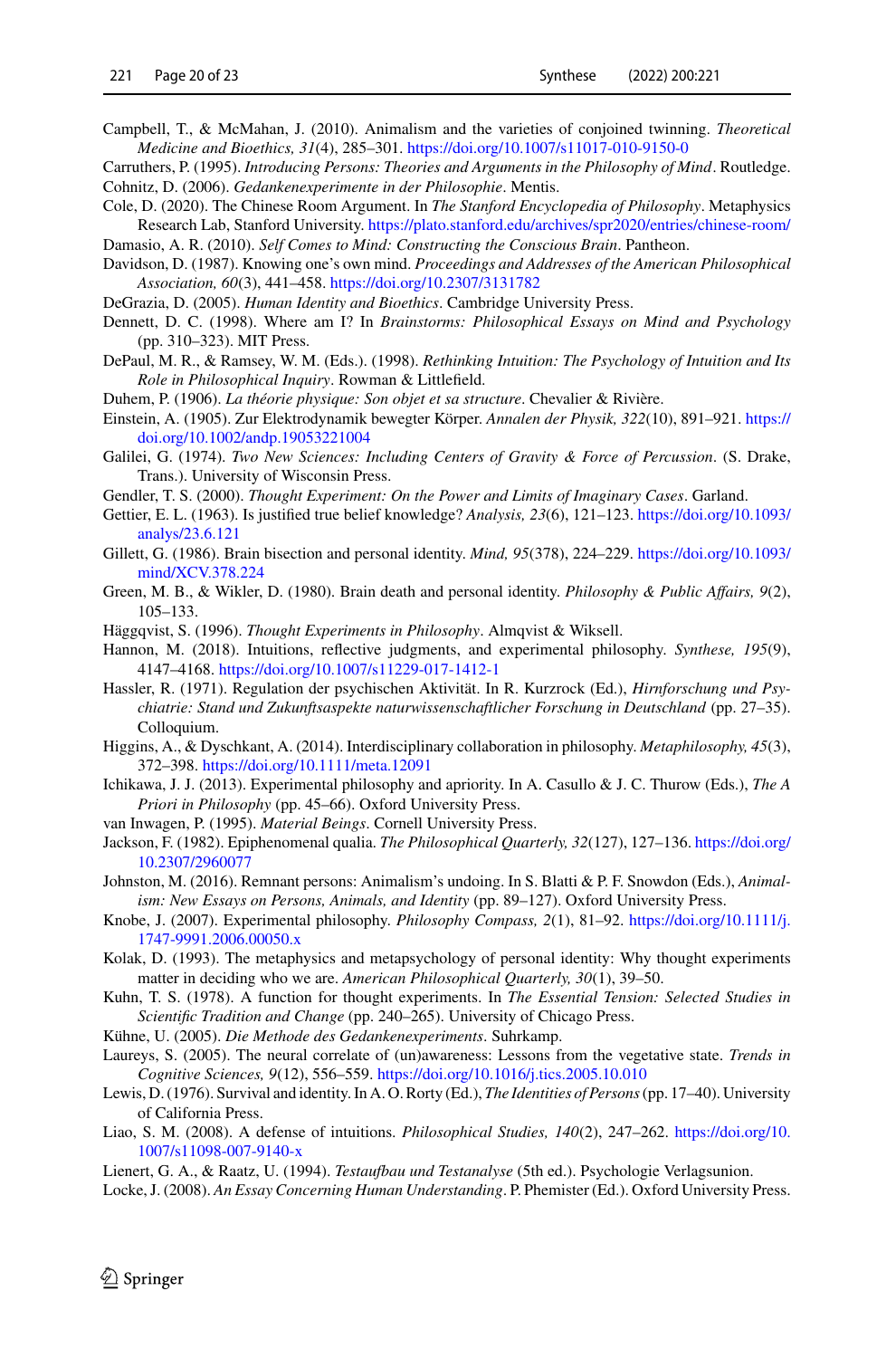- <span id="page-20-16"></span>Ludwig, K. (2007). The epistemology of thought experiments: First person versus third person approaches. *Midwest Studies in Philosophy, 31*(1), 128–159. <https://doi.org/10.1111/j.1475-4975.2007.00160.x>
- <span id="page-20-1"></span>Mach, E. (1926). *Erkenntnis und Irrtum: Skizzen zur Psychologie der Forschung* (5th ed.). Barth.
- <span id="page-20-19"></span>Machery, E., Mallon, R., Nichols, S., & Stich, S. P. (2004). Semantics, cross-cultural style. *Cognition, 92*(3), B1–B12. <https://doi.org/10.1016/j.cognition.2003.10.003>
- <span id="page-20-23"></span>McMahan, J. (2002). *The Ethics of Killing: Problems at the Margins of Life*. Oxford University Press.
- <span id="page-20-21"></span>Meier, L. J. (2020a). The demise of brain death. *[The British Journal for the Philosophy of Science](https://doi.org/10.1093/bjps/axz045)*. https:// doi.org/10.1093/bjps/axz045
- <span id="page-20-22"></span>Meier, L. J. (2020b). *[Brain Death: What We Are and When We Die](https://doi.org/10.17630/sta/17)*. University of St Andrews. https://doi. org/10.17630/sta/17
- <span id="page-20-24"></span>Meier, L. J. (2020c). Are the irreversibly comatose still here? The destruction of brains and the persistence of persons. *Journal of Medical Ethics, 46*(2), 99–103. <https://doi.org/10.1136/medethics-2019-105618> Merricks, T. (2001). *Objects and Persons*. Clarendon Press.
- <span id="page-20-25"></span><span id="page-20-8"></span>Moruzzi, G., & Magoun, H. W. (1949). Brain stem reticular formation and activation of the EEG. *[Electroencephalography and Clinical Neurophysiology, 1](https://doi.org/10.1016/0013-4694(49)90219-9)*(4), 455–473. https://doi.org/10.1016/0013- 4694(49)90219-9
- <span id="page-20-27"></span>Nagel, T. (1985). Brain bisection and the unity of consciousness. In *Mortal Questions* (pp. 147–164). Cambridge University Press.
- <span id="page-20-14"></span>Nelson, A. A. (1980). Research design: Measurement, reliability, and validity. *American Journal of Hospital Pharmacy, 37*(6), 851–857. <https://doi.org/10.1093/ajhp/37.6.851>
- <span id="page-20-13"></span>Nichols, S., & Bruno, M. (2010). Intuitions about personal identity: An empirical study. *Philosophical Psychology, 23*(3), 293–312. <https://doi.org/10.1080/09515089.2010.490939>
- <span id="page-20-18"></span>Nichols, S., & Knobe, J. (2007). Moral responsibility and determinism: The cognitive science of folk intuitions. *Noûs, 41*(4), 663–685. <https://doi.org/10.1111/j.1468-0068.2007.00666.x>
- <span id="page-20-20"></span>Nida-Rümelin, M., & O Conaill, D. (2019). Qualia: The Knowledge Argument. In *The Stanford Encyclopedia of Philosophy*[. Metaphysics Research Lab, Stanford University.](https://plato.stanford.edu/archives/win2019/entries/qualia-knowledge/) https://plato.stanford.edu/ archives/win2019/entries/qualia-knowledge/
- <span id="page-20-17"></span>Nisbett, R. E., Peng, K., Choi, I., & Norenzayan, A. (2001). Culture and systems of thought: Holistic versus analytic cognition. *Psychological Review, 108*(2), 291–310. [https://doi.org/10.1037/0033-295X.108.](https://doi.org/10.1037/0033-295X.108.2.291) 2.291
- <span id="page-20-4"></span>Noonan, H. W. (2003). *Personal Identity* (2nd ed.). Routledge.
- <span id="page-20-5"></span>Norton, J. D. (1996). Are thought experiments just what you thought? *Canadian Journal of Philosophy, 26*(3), 333–366. <https://doi.org/10.1080/00455091.1996.10717457>
- <span id="page-20-9"></span>Olson, E. T. (1997). Was I ever a fetus? *[Philosophy and Phenomenological Research, 57](https://doi.org/10.2307/2953779)*(1), 95–110. https:// doi.org/10.2307/2953779
- <span id="page-20-10"></span>Olson, E. T. (1999). *The Human Animal: Personal Identity without Psychology*. Oxford University Press.
- <span id="page-20-0"></span>Ørsted, H. C. (1998). *Selected Scientific Works of Hans Christian Ørsted*. K. Jelved, A. D. Jackson, & O. Knudsen (Eds.). Princeton University Press.
- <span id="page-20-11"></span>Parfit, D. (1971). Personal identity. *The Philosophical Review, 80*(1), 3–27. <https://doi.org/10.2307/2184309>
- <span id="page-20-6"></span>Parfit, D. (1987). *Reasons and Persons*. Clarendon Press.
- <span id="page-20-15"></span>Parfit, D. (1995). The unimportance of identity. In H. Harris (Ed.), *Identity* (pp. 13–45). Oxford University Press.
- <span id="page-20-12"></span>Perr[y, J. \(1972\). Can the self divide?](https://doi.org/10.2307/2025324) *The Journal of Philosophy, 69*(16), 463–488. https://doi.org/10.2307/ 2025324
- <span id="page-20-3"></span>Plato. (1997). *Complete Works*. J. M. Cooper & D. S. Hutchinson (Eds). Hackett.
- <span id="page-20-26"></span>Plum, F., & Posner, J. B. (1980). *The Diagnosis of Stupor and Coma* (3rd ed.). Davis.
- <span id="page-20-30"></span>Puc[cetti, R. \(1969\). Brain transplantation and personal identity.](https://doi.org/10.1093/analys/29.3.65) *Analysis, 29*(3), 65–77. https://doi.org/10. 1093/analys/29.3.65
- <span id="page-20-28"></span>Puccetti, R. (1973). Brain bisection and personal identity. *The British Journal for the Philosophy of Science, 24*, 339–355.
- <span id="page-20-29"></span>Puccetti, R. (1981). The case for mental duality: Evidence from split-brain data and other considerations. *Behavioral and Brain Sciences, 4*(1), 93–99. <https://doi.org/10.1017/S0140525X00007755>
- <span id="page-20-7"></span>Putnam, H. (2000). Brains in a vat. In S. Bernecker & F. I. Dretske (Eds.), *Knowledge: Readings in Contemporary Epistemology* (pp. 1–21). Oxford University Press.
- <span id="page-20-31"></span>Reid, M. D. (2016). A case in which two persons exist in one animal. In S. Blatti & P. F. Snowdon (Eds.), *Animalism: New Essays on Persons, Animals, and Identity* (pp. 253–265). Oxford University Press.
- <span id="page-20-2"></span>Rescher, N. (2005). *What If? Thought Experimentation in Philosophy*. Transaction.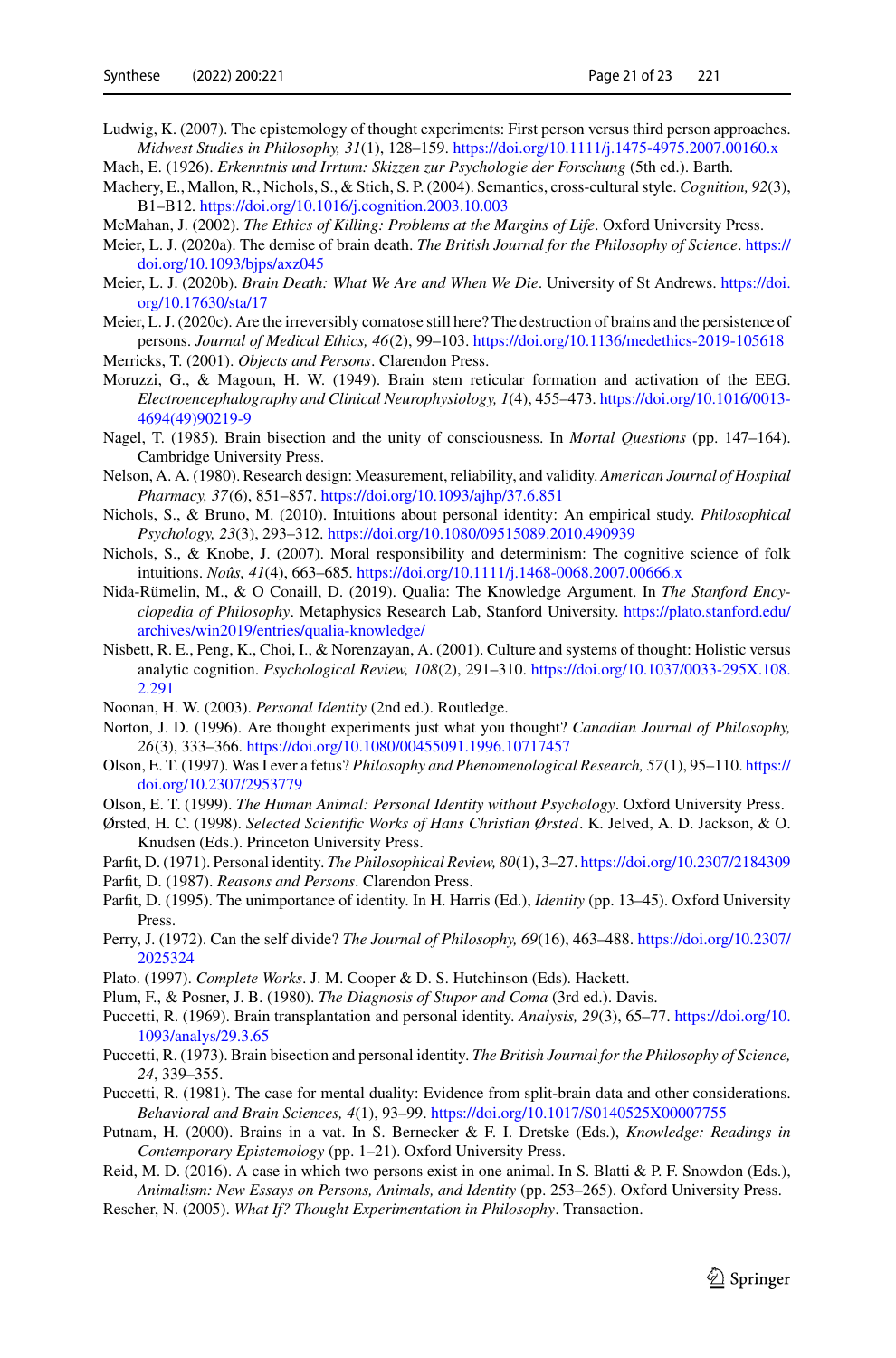- <span id="page-21-30"></span>Roskies, A. L. (2016). Neuroscience. In H. Cappelen, T. S. Gendler, & J. Hawthorne (Eds.), *The Oxford Handbook of Philosophical Methodology* (pp. 587–606). Oxford University Press.
- <span id="page-21-33"></span>Savulescu, J., & Persson, I. (2016). Conjoined twins: Philosophical problems and ethical challenges. *The Journal of Medicine and Philosophy, 41*(1), 41–55. <https://doi.org/10.1093/jmp/jhv037>
- <span id="page-21-32"></span>Schechter, E. (2015). The subject in neuropsychology: Individuating minds in the split-brain case. *Mind & Language, 30*(5), 501–525. <https://doi.org/10.1111/mila.12088>
- <span id="page-21-15"></span>Schrödinger, E. (1935). Die gegenwärtige Situation in der Quantenmechanik. *Die Naturwissenschaften, 23*(48), 807–812. <https://doi.org/10.1007/BF01491891>
- <span id="page-21-11"></span>Schwartz-Shea, P., & Yanow, D. (2012). *Interpretive Research Design: Concepts and Processes*. Routledge.
- <span id="page-21-24"></span>Sear[le, J. R. \(1980\). Minds, brains, and programs.](https://doi.org/10.1017/S0140525X00005756) *Behavioral and Brain Sciences, 3*(3), 417–424. https:// doi.org/10.1017/S0140525X00005756
- <span id="page-21-27"></span>Shoemaker, S. (1964). *Self-Knowledge and Self-Identity*. Cornell University Press.
- <span id="page-21-5"></span>Shoemaker, S. (1970). Persons and their pasts. *American Philosophical Quarterly, 7*(4), 269–285.
- <span id="page-21-6"></span>Shoemaker, S. (1999). Self, body, and coincidence. *Aristotelian Society Supplementary, 73*(1), 287–306. <https://doi.org/10.1111/1467-8349.00059>
- <span id="page-21-7"></span>Sho[emaker, S. \(2008\). Persons, animals, and identity.](https://doi.org/10.1007/s11229-007-9253-y) *Synthese, 162*(3), 313–324. https://doi.org/10.1007/ s11229-007-9253-y
- <span id="page-21-8"></span>Shoemaker, S., & Swinburne, R. (1984). *Personal Identity*. Blackwell.
- <span id="page-21-9"></span>Sider, T. (2001). Criteria of personal identity and the limits of conceptual analysis. *Philosophical Perspectives, 15*, 189–209. <https://doi.org/10.1111/0029-4624.35.s15.10>
- <span id="page-21-2"></span>Snowdon, P. F. (1990). Persons, animals, and ourselves. In C. Gill (Ed.), *The Person and the Human Mind: Issues in Ancient and Modern Philosophy* (pp. 83–107). Clarendon Press.
- <span id="page-21-0"></span>Sorensen, R. A. (1992). *Thought Experiments*. Oxford University Press.
- <span id="page-21-16"></span>Sosa, E. (2007). Experimental philosophy and philosophical intuition. *Philosophical Studies, 132*(1), 99–107. <https://doi.org/10.1007/s11098-006-9050-3>
- <span id="page-21-28"></span>Steinhart, E. (2001). Persons versus brains: Biological intelligence in human organisms. *Biology and Philosophy, 16*(1), 3–27. <https://doi.org/10.1023/A:1006718411266>
- <span id="page-21-19"></span>Strohminger, N., & Nichols, S. (2015). Neurodegeneration and identity. *Psychological Science, 26*(9), 1469–1479. <https://doi.org/10.1177/0956797615592381>
- <span id="page-21-22"></span>Swain, S., Alexander, J., & Weinberg, J. M. (2008). The instability of philosophical intuitions: Running hot and cold on Truetemp. *[Philosophy and Phenomenological Research, 76](https://doi.org/10.1111/j.1933-1592.2007.00118.x)*(1), 138–155. https://doi.org/ 10.1111/j.1933-1592.2007.00118.x
- <span id="page-21-10"></span>Talbot, B. (2013). Reforming intuition pumps: When are the old ways the best? *Philosophical Studies, 165*(2), 315–334. <https://doi.org/10.1007/s11098-012-9949-9>
- <span id="page-21-12"></span>Tetens, H. (2016). Reproducibility, objectivity, invariance. In H. Atmanspacher & S. Maasen (Eds.), *Reproducibility: Principles, Problems, Practices, and Prospects* (pp. 13–20). Wiley-Blackwell.
- <span id="page-21-26"></span>Thompson, E., & Cosmelli, D. (2011). Brain in a vat or body in a world? Brainbound versus enactive views of experience. *Philosophical Topics, 39*(1), 163–180. <https://doi.org/10.5840/philtopics201139119>
- <span id="page-21-13"></span>Tho[mson, J. J. \(1976\). Killing, letting die, and the trolley problem.](https://doi.org/10.5840/monist197659224) *The Monist, 59*(2), 204–217. https://doi. org/10.5840/monist197659224
- <span id="page-21-20"></span>Tobi[a, K. P. \(2015\). Personal identity and the Phineas Gage effect.](https://doi.org/10.1093/analys/anv041) *Analysis, 75*(3), 396–405. https://doi. org/10.1093/analys/anv041
- <span id="page-21-31"></span>Tye, M. (2003). *Consciousness and Persons: Unity and Identity*. MIT Press.
- <span id="page-21-23"></span>Uhlmann, E. L., Pizarro, D. A., Tannenbaum, D., & Ditto, P. H. (2009). The motivated use of moral principles. *Judgment and Decision Making, 4*(6), 476–491.
- <span id="page-21-25"></span>Unger, P. (1990). *Identity, Consciousness and Value*. Oxford University Press.
- <span id="page-21-18"></span>Weinberg, J. M., & Crowley, S. (2009). The X-Phi(les): Unusual insights into the nature of inquiry. *Studies in History and Philosophy of Science, 40*(2), 227–232. <https://doi.org/10.1016/j.shpsa.2009.03.016>
- <span id="page-21-21"></span>Weinberg, J. M., Nichols, S., & Stich, S. (2001). Normativity and epistemic intuitions. *Philosophical Topics, 29*(1–2), 429–460. <https://doi.org/10.5840/philtopics2001291/217>
- <span id="page-21-29"></span>Wiggins, D. (1967). *Identity and Spatio-Temporal Continuity*. Blackwell.
- <span id="page-21-3"></span>Wiggins, D. (1980). *Sameness and Substance*. Blackwell.
- <span id="page-21-4"></span>Wiggins, D. (2003). *Sameness and Substance Renewed*. Cambridge University Press.
- <span id="page-21-17"></span>Wilkes, K. V. (1999). *Real People: Personal Identity without Thought Experiments*. Clarendon Press.
- <span id="page-21-1"></span>Will[iams, B. \(1970\). The self and the future.](https://doi.org/10.2307/2183946) *The Philosophical Review, 79*(2), 161–180. https://doi.org/10. 2307/2183946
- <span id="page-21-14"></span>Williams, B. (1973). *Problems of the Self: Philosophical Papers 1956–1972*. Cambridge University Press.